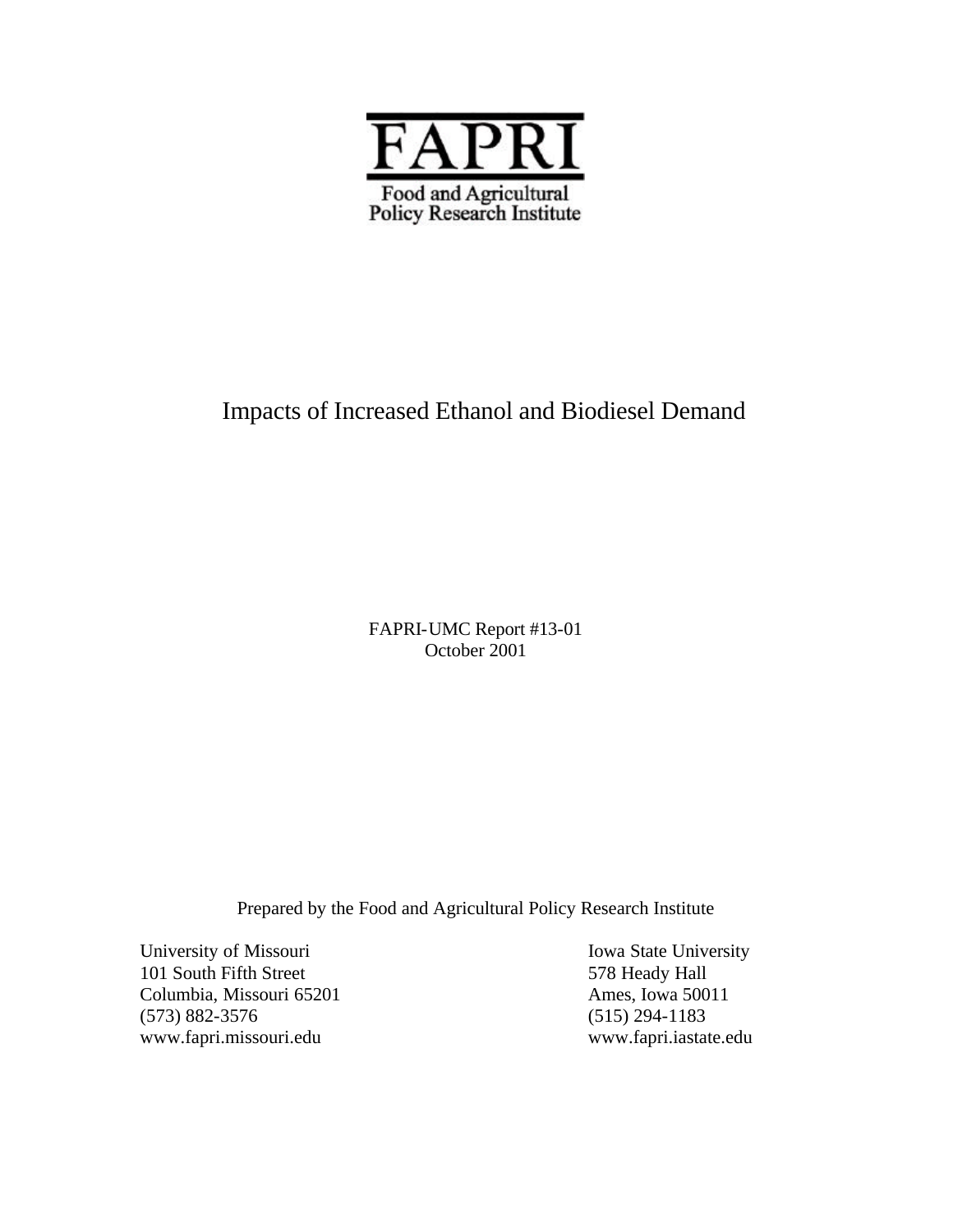#### IMPACTS OF INCREASED ETHANOL AND BIODIESEL DEMAND

This analysis examines the impacts of a scenario designed to enhance the demand for ethanol and biodiesel. The scenario focuses on the implications of increased usage of corn and soybean oil for the purposes of producing ethanol and biodiesel, respectively. The impacts are measured against baseline projections prepared by the Food and Agricultural Policy Research Institute (FAPRI).

#### **Assumptions for the Ethanol and Biodiesel Scenario**

• The projected paths for the baseline and scenario are given in Table 1. By 2010, the scenario adds another 1 billion bushels of ethanol corn demand above levels assumed in the FAPRI baseline. For soybean oil, the additional usage is approximately 2 billion pounds above the baseline.

| Crop |                 | Corn Used for Ethanol<br>(Mil Bu) |                 | Soy Oil Used for Biodiesel<br>(Mil Lbs) |
|------|-----------------|-----------------------------------|-----------------|-----------------------------------------|
| Year | <b>Baseline</b> | Scenario                          | <b>Baseline</b> | Scenario                                |
|      |                 |                                   |                 |                                         |
| 2001 | 617             | 638                               | 200             | 264                                     |
| 2002 | 628             | 670                               | 220             | 533                                     |
| 2003 | 634             | 731                               | 240             | 799                                     |
| 2004 | 641             | 861                               | 260             | 1,060                                   |
| 2005 | 651             | 1,023                             | 280             | 1,320                                   |
| 2006 | 659             | 1,155                             | 300             | 1,577                                   |
| 2007 | 671             | 1,271                             | 320             | 1,822                                   |
| 2008 | 687             | 1,490                             | 340             | 2,054                                   |
| 2009 | 701             | 1,646                             | 360             | 2,269                                   |
| 2010 | 713             | 1,775                             | 380             | 2,472                                   |

Table 1. Ethanol and Biodiesel Assumptions

• For the first 5 years of the analysis, it is assumed that 15% of new production coming on-line uses a wet-mill process and the remaining 85% are dry-mill. In the final years of the analysis, 25% of new production is assumed to be wet-mill with the remainder being dry-mill.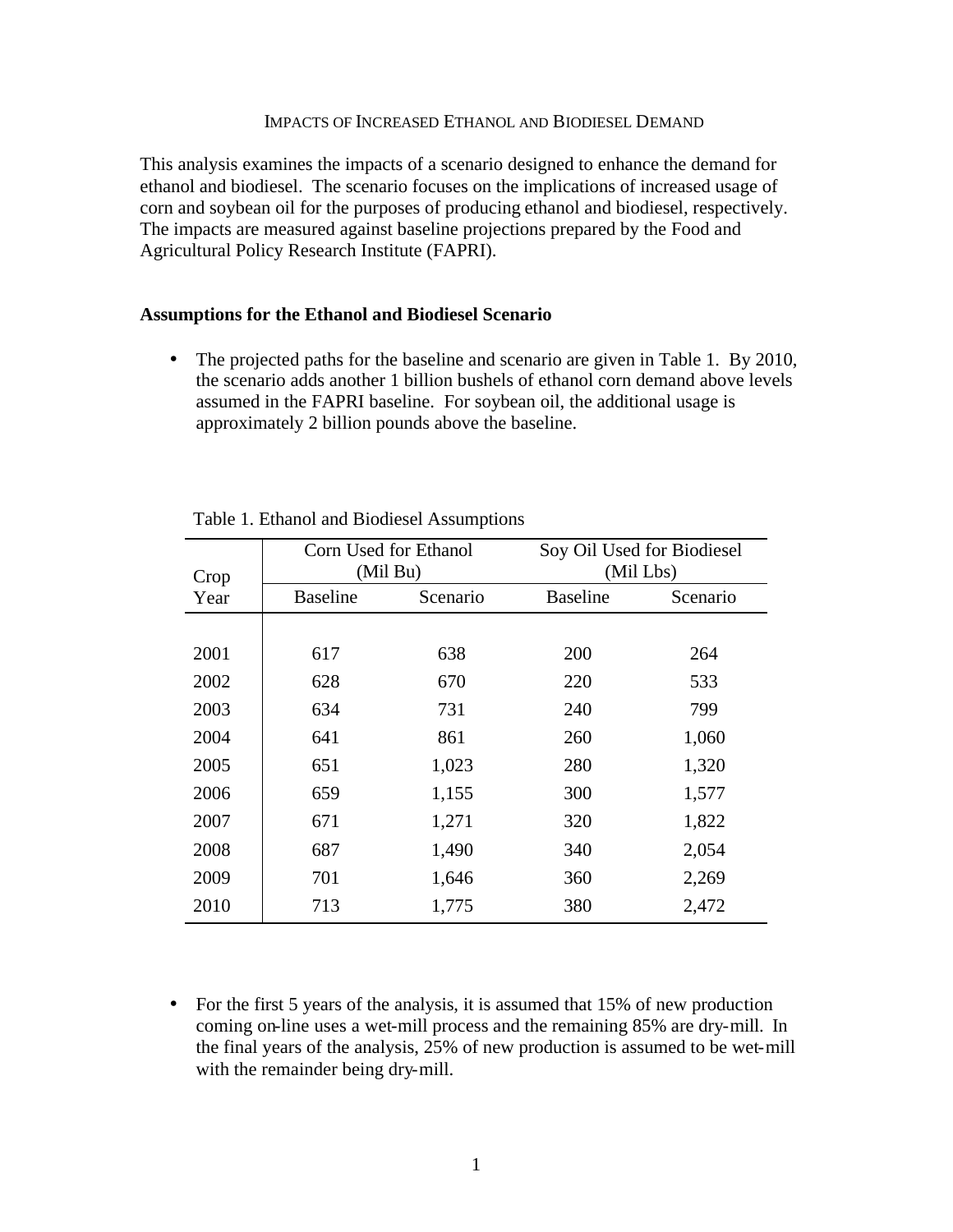• Each bushel of corn used to produce ethanol through a wet-milling process is assumed to produce 11.4 pounds of 21%-protein corn gluten feed (CGF), 2.65 pounds of 60%-protein corn gluten meal (CGM), and 1.6 pounds of corn oil. For each bushel processed through dry-milling, it is assumed that 17 pounds of 27% protein distillers dried grains (DDG) are produced.

#### **Key Impacts of the Ethanol and Biodiesel Scenario**

- Detailed impacts are given in Tables 2-15.
- In response to the stronger ethanol assumptions, **corn prices** increase relative to the baseline. In the early years, the increase is generally less than 10 cents per bushel. Longer term, the increase is stronger with prices exceeding the baseline by 28 cents for the 2010 crop.
- With stronger prices, **U.S. corn acreage** increases above baseline levels. By the end of the analysis period, corn area is 2.9 million acres above the baseline. The increase comes primarily at the expense of soybeans and wheat.
- **Other domestic uses of corn** will decline relative to the baseline due primarily to the higher corn prices. By 2010, the amount of corn used for ethanol increases by 1,062 million bushels above the baseline. However, the net increase in total domestic use of corn is only 745 million bushels above the baseline. In addition to higher corn prices, the additional availability of alternative feeds is expected to have a negative impact on corn feed demand.
- **Corn export markets** are also negatively impacted by the additional ethanol demand due to the higher price of corn and competition from lower priced protein meals. The largest impacts occur near the end of the period with export quantities falling 356 million bushels from baseline levels.
- The increased use of **soybean oil** for the production of biodiesel leads to higher soybean oil prices. By 2010, oil prices rise 14% above baseline levels.
- Relative to the baseline, increased competition from corn leads to a decline in **soybean area**. In the later years of the analysis, soybean acreage is 1.2 million acres below the baseline as corn prices are 11% above baseline levels while soybean prices rise by only 3%.
- Prices of **soybean meal** decline by 5% from baseline levels by the end of the period. The meal prices are negatively affected by the stronger oil prices and the increased availability of substitute feeds such as CGM, CGF, and DDGs. The byproducts of the ethanol production process are assumed to primarily compete with domestic soybean meal.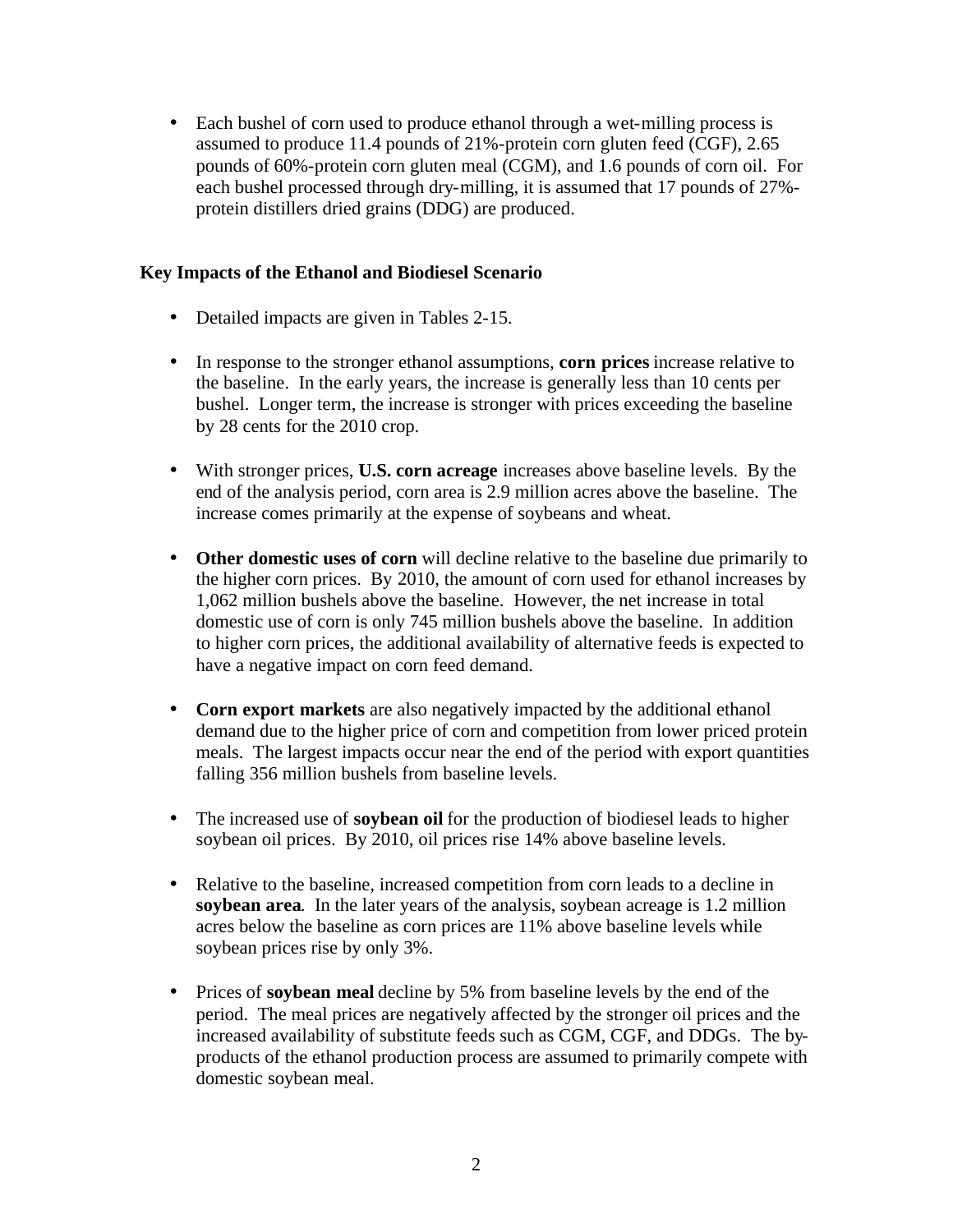- Stronger oil demand and lower acreage contribute to an increase in **soybean prices** above baseline levels. In the early years, prices rise by less than 10 cents. By 2010, soybean farm prices are 17 cents above the baseline.
- **Prices of other crops** are pulled upward by the higher corn and soybean prices. For example, wheat prices in 2010 are 3.5% above baseline levels.
- **Livestock feed costs** increase as higher corn prices more than offset lower protein prices. However, the magnitude of increase varies across the different enterprises. For example, hog feed costs in 2010 increase by 4.6% above baseline, while feed costs for cattle increase by only 1.0%.
- Meat and milk production show modest declines from baseline levels. As a result, **livestock prices** rise above baseline levels. By the end of the period, price increases range from 0.6% for milk to 2.9% for barrow and gilts.
- Increased acreage and higher prices lead to increases in **crop cash receipts**. By 2010, receipts exceed baseline levels by \$3.8 billion. Lower loan outlays due to the higher prices account for the decline in government payments.
- Impacts on **net farm income** reflect the phase-in of the additional ethanol and biodiesel demand. Prior to 2007, the increase in net farm income is less than \$1 billion. Higher crop and livestock receipts more than offset the increased production expenses. By 2010, farm income is projected to exceed the baseline by \$3.4 billion, due in large part to higher crop receipts.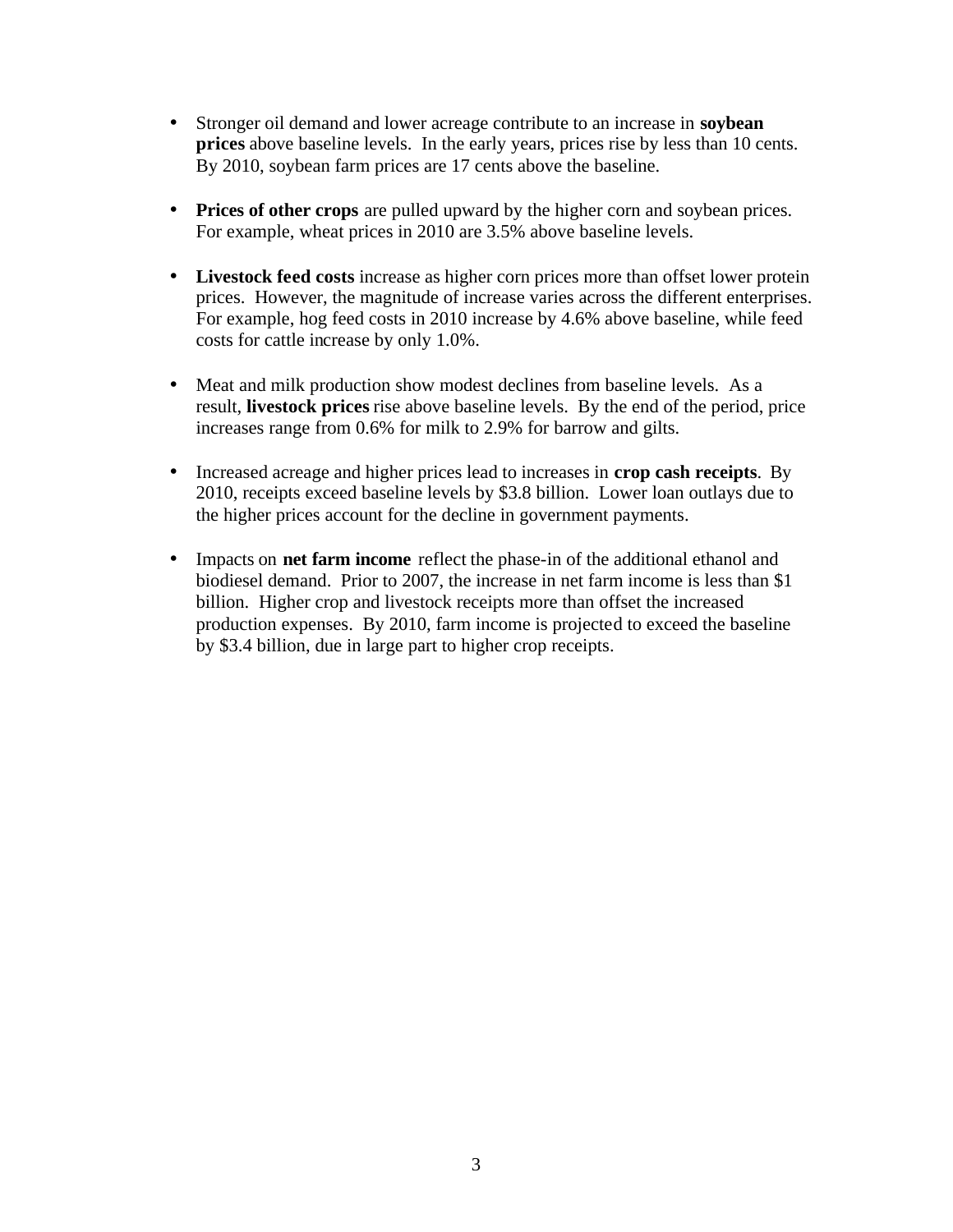|                                   | 00/01    | 01/02   | 02/03   | 03/04   | 04/05   | 05/06                | 06/07   | 07/08   | 08/09   | 09/10    | 10/11    |
|-----------------------------------|----------|---------|---------|---------|---------|----------------------|---------|---------|---------|----------|----------|
| <b>Planted Area</b>               |          |         |         |         |         | (Million Acres)      |         |         |         |          |          |
| Jan '01 Baseline                  | 79.5     | 78.0    | 78.7    | 78.9    | 79.2    | 79.6                 | 80.0    | 80.5    | 80.8    | 80.8     | 80.9     |
| <b>Ethanol/Biodiesel Scenario</b> | 79.5     | 78.0    | 78.7    | 79.1    | 79.6    | 80.6                 | 81.5    | 82.3    | 82.7    | 83.6     | 83.8     |
| Change                            | 0.0      | $-0.0$  | 0.1     | 0.2     | 0.4     | 1.0                  | 1.5     | 1.8     | 1.9     | 2.8      | 2.9      |
| % Change                          | 0.0%     | $-0.0%$ | 0.1%    | 0.3%    | 0.6%    | 1.3%                 | 1.9%    | 2.3%    | 2.4%    | 3.5%     | 3.6%     |
| <b>Production</b>                 |          |         |         |         |         | (Million Bushels)    |         |         |         |          |          |
| Jan '01 Baseline                  | 9,968    | 9,722   | 9,950   | 10,134  | 10,319  | 10,511               | 10,713  | 10,922  | 11,113  | 11,259   | 11,420   |
| <b>Ethanol/Biodiesel Scenario</b> | 9,968    | 9,722   | 9,958   | 10,157  | 10,371  | 10,631               | 10,897  | 11,146  | 11,354  | 11,610   | 11,796   |
| Change                            | $\Omega$ | $-0$    | 8       | 24      | 52      | 120                  | 184     | 224     | 240     | 352      | 376      |
| % Change                          | 0.0%     | $-0.0%$ | 0.1%    | 0.2%    | 0.5%    | 1.1%                 | 1.7%    | 2.1%    | 2.2%    | 3.1%     | 3.3%     |
| <b>Domestic Use</b>               |          |         |         |         |         |                      |         |         |         |          |          |
| Jan '01 Baseline                  | 7,743    | 7,714   | 7,816   | 7,954   | 8,048   | 8,148                | 8,258   | 8,379   | 8,460   | 8,534    | 8,605    |
| <b>Ethanol/Biodiesel Scenario</b> | 7.743    | 7,725   | 7,840   | 8,015   | 8,184   | 8,391                | 8,597   | 8,797   | 8,996   | 9,192    | 9,350    |
| Change                            | 0        | 10      | 24      | 61      | 136     | 243                  | 339     | 418     | 535     | 658      | 745      |
| % Change                          | 0.0%     | 0.1%    | 0.3%    | 0.8%    | 1.7%    | 3.0%                 | 4.1%    | 5.0%    | 6.3%    | 7.7%     | 8.7%     |
| <b>Exports</b>                    |          |         |         |         |         |                      |         |         |         |          |          |
| Jan '01 Baseline                  | 2,102    | 2.149   | 2,174   | 2,207   | 2,299   | 2,391                | 2,487   | 2,571   | 2,676   | 2,762    | 2,858    |
| <b>Ethanol/Biodiesel Scenario</b> | 2,102    | 2,143   | 2,161   | 2,179   | 2,238   | 2,285                | 2,339   | 2,384   | 2,422   | 2,456    | 2,502    |
| Change                            | $-0$     | $-6$    | $-13$   | $-27$   | $-61$   | $-106$               | $-148$  | $-186$  | $-254$  | $-306$   | $-356$   |
| % Change                          | $-0.0%$  | $-0.3%$ | $-0.6%$ | $-1.2%$ | $-2.7%$ | $-4.4%$              | $-5.9%$ | $-7.2%$ | $-9.5%$ | $-11.1%$ | $-12.5%$ |
| <b>Ending Stocks</b>              |          |         |         |         |         |                      |         |         |         |          |          |
| Jan '01 Baseline                  | 1,851    | 1,719   | 1,690   | 1,672   | 1,655   | 1,636                | 1,613   | 1,595   | 1,583   | 1,555    | 1,523    |
| <b>Ethanol/Biodiesel Scenario</b> | 1,851    | 1,715   | 1,681   | 1,654   | 1,614   | 1,578                | 1,549   | 1,524   | 1,470   | 1,443    | 1,398    |
| Change                            | -0       | $-5$    | -9      | $-18$   | $-41$   | $-57$                | $-64$   | $-71$   | $-112$  | $-112$   | $-125$   |
| % Change                          | $-0.0%$  | $-0.3%$ | $-0.5%$ | $-1.1%$ | $-2.5%$ | $-3.5%$              | $-4.0%$ | $-4.5%$ | $-7.1%$ | $-7.2%$  | $-8.2%$  |
| <b>Farm Price</b>                 |          |         |         |         |         | (Dollars per Bushel) |         |         |         |          |          |
| Jan '01 Baseline                  | 1.87     | 2.05    | 2.10    | 2.14    | 2.18    | 2.24                 | 2.30    | 2.36    | 2.41    | 2.47     | 2.54     |
| <b>Ethanol/Biodiesel Scenario</b> | 1.87     | 2.06    | 2.11    | 2.17    | 2.26    | 2.35                 | 2.44    | 2.52    | 2.64    | 2.72     | 2.82     |
| Change                            | 0.00     | 0.01    | 0.01    | 0.03    | 0.07    | 0.11                 | 0.13    | 0.16    | 0.23    | 0.25     | 0.28     |
| % Change                          | 0.0%     | 0.5%    | 0.7%    | 1.5%    | 3.3%    | 5.0%                 | 5.8%    | 6.6%    | 9.6%    | 10.1%    | 11.0%    |
| Market + LDP Net Returns          |          |         |         |         |         | (Dollars per Acre)   |         |         |         |          |          |
| Jan '01 Baseline                  | 114.77   | 99.82   | 112.75  | 123.52  | 132.56  | 142.33               | 152.62  | 161.42  | 168.67  | 177.98   | 188.35   |
| <b>Ethanol/Biodiesel Scenario</b> | 114.77   | 99.82   | 114.74  | 127.87  | 142.72  | 157.88               | 171.59  | 183.70  | 202.16  | 214.43   | 229.75   |
| Change                            | 0.00     | 0.00    | 1.99    | 4.34    | 10.16   | 15.55                | 18.96   | 22.28   | 33.49   | 36.45    | 41.39    |
| % Change                          | 0.0%     | 0.0%    | 1.8%    | 3.5%    | 7.7%    | 10.9%                | 12.4%   | 13.8%   | 19.9%   | 20.5%    | 22.0%    |
|                                   |          |         |         |         |         |                      |         |         |         |          |          |

## **Table 2. Impacts of Ethanol/Biodiesel on U.S. Corn**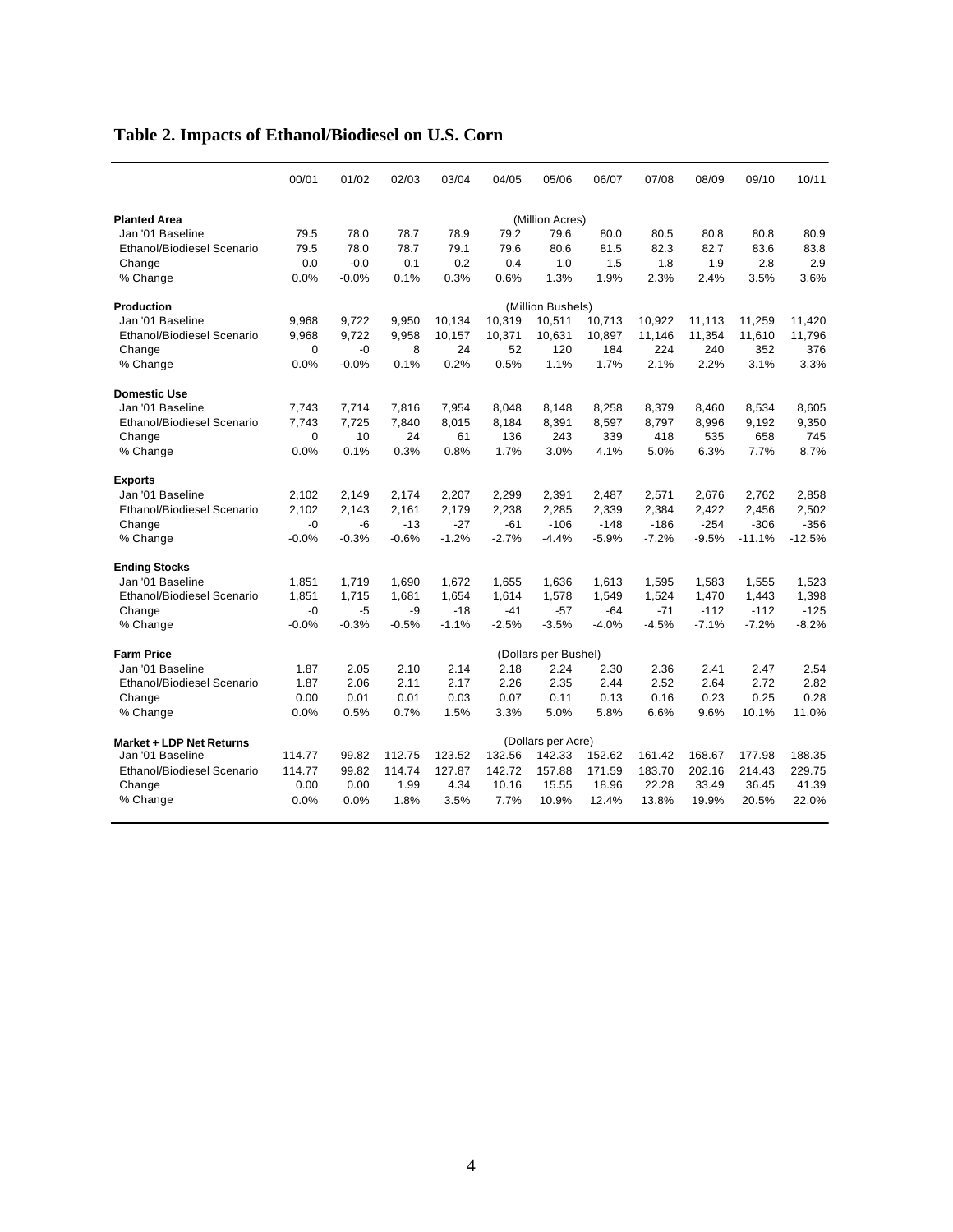|                                   | 00/01       | 01/02       | 02/03        | 03/04        | 04/05   | 05/06                | 06/07   | 07/08   | 08/09   | 09/10   | 10/11   |
|-----------------------------------|-------------|-------------|--------------|--------------|---------|----------------------|---------|---------|---------|---------|---------|
| <b>Planted Area</b>               |             |             |              |              |         | (Million Acres)      |         |         |         |         |         |
| Jan '01 Baseline                  | 74.5        | 75.9        | 75.6         | 75.2         | 75.0    | 74.9                 | 74.8    | 74.7    | 74.6    | 74.9    | 75.2    |
| <b>Ethanol/Biodiesel Scenario</b> | 74.5        | 75.9        | 75.5         | 75.1         | 74.8    | 74.4                 | 74.0    | 73.7    | 73.7    | 73.7    | 73.9    |
| Change                            | 0.0         | $-0.0$      | $-0.1$       | $-0.1$       | $-0.2$  | $-0.5$               | $-0.8$  | $-1.0$  | $-0.9$  | $-1.2$  | $-1.2$  |
| % Change                          | 0.0%        | $-0.0%$     | $-0.1%$      | $-0.1%$      | $-0.3%$ | $-0.7%$              | $-1.1%$ | $-1.3%$ | $-1.2%$ | $-1.6%$ | $-1.6%$ |
| <b>Production</b>                 |             |             |              |              |         | (Million Bushels)    |         |         |         |         |         |
| Jan '01 Baseline                  | 2,770       | 2,946       | 2,970        | 2,993        | 3,022   | 3,052                | 3,081   | 3,107   | 3,135   | 3,176   | 3,217   |
| Ethanol/Biodiesel Scenario        | 2,770       | 2,946       | 2,968        | 2,989        | 3,014   | 3,034                | 3,054   | 3,074   | 3,105   | 3,135   | 3,174   |
| Change                            | $\mathbf 0$ | $-0$        | $-2$         | -3           | $-7$    | $-17$                | $-27$   | $-33$   | $-30$   | $-41$   | $-43$   |
| % Change                          | 0.0%        | $-0.0%$     | $-0.1%$      | $-0.1%$      | $-0.2%$ | $-0.6%$              | $-0.9%$ | $-1.1%$ | $-1.0%$ | $-1.3%$ | $-1.3%$ |
| <b>Domestic Use</b>               |             |             |              |              |         |                      |         |         |         |         |         |
| Jan '01 Baseline                  | 1,769       | 1,831       | 1,852        | 1,876        | 1,901   | 1,929                | 1,959   | 1,985   | 2,014   | 2,045   | 2,079   |
| <b>Ethanol/Biodiesel Scenario</b> | 1,769       | 1,831       | 1,853        | 1,877        | 1,901   | 1,925                | 1,952   | 1,977   | 2,005   | 2,033   | 2,066   |
| Change                            | $\Omega$    | $\mathbf 0$ | $\mathbf{1}$ | $\mathbf{1}$ | $-1$    | $-4$                 | $-7$    | -8      | -8      | $-12$   | $-13$   |
| % Change                          | 0.0%        | 0.0%        | 0.0%         | 0.0%         | $-0.0%$ | $-0.2%$              | $-0.4%$ | $-0.4%$ | $-0.4%$ | $-0.6%$ | $-0.6%$ |
| <b>Exports</b>                    |             |             |              |              |         |                      |         |         |         |         |         |
| Jan '01 Baseline                  | 975         | 1,043       | 1,103        | 1,127        | 1,139   | 1,139                | 1,135   | 1,138   | 1,137   | 1,141   | 1,147   |
| Ethanol/Biodiesel Scenario        | 975         | 1,044       | 1,103        | 1,126        | 1,135   | 1,129                | 1,119   | 1,115   | 1,113   | 1,118   | 1,120   |
| Change                            | $-0$        | $\Omega$    | $\mathbf{1}$ | $-2$         | $-4$    | $-10$                | $-17$   | $-23$   | $-24$   | $-23$   | $-28$   |
| % Change                          | $-0.0%$     | 0.0%        | 0.1%         | $-0.2%$      | $-0.4%$ | $-0.8%$              | $-1.5%$ | $-2.0%$ | $-2.1%$ | $-2.0%$ | $-2.4%$ |
| <b>Ending Stocks</b>              |             |             |              |              |         |                      |         |         |         |         |         |
| Jan '01 Baseline                  | 318         | 393         | 410          | 402          | 386     | 373                  | 363     | 350     | 337     | 331     | 324     |
| <b>Ethanol/Biodiesel Scenario</b> | 318         | 392         | 407          | 397          | 379     | 362                  | 348     | 333     | 322     | 310     | 302     |
| Change                            | $\Omega$    | $-0$        | $-3$         | $-6$         | -8      | $-11$                | $-14$   | $-17$   | $-15$   | $-20$   | $-22$   |
| % Change                          | 0.0%        | $-0.1%$     | $-0.8%$      | $-1.4%$      | $-2.0%$ | $-3.0%$              | $-3.9%$ | $-4.8%$ | $-4.4%$ | $-6.2%$ | $-6.9%$ |
| <b>Farm Price</b>                 |             |             |              |              |         | (Dollars per Bushel) |         |         |         |         |         |
| Jan '01 Baseline                  | 4.75        | 4.53        | 4.56         | 4.69         | 4.89    | 5.06                 | 5.20    | 5.38    | 5.56    | 5.67    | 5.77    |
| Ethanol/Biodiesel Scenario        | 4.75        | 4.54        | 4.59         | 4.74         | 4.96    | 5.16                 | 5.34    | 5.53    | 5.69    | 5.83    | 5.94    |
| Change                            | $-0.00$     | 0.00        | 0.03         | 0.05         | 0.07    | 0.10                 | 0.13    | 0.16    | 0.14    | 0.16    | 0.17    |
| % Change                          | $-0.0%$     | 0.1%        | 0.7%         | 1.1%         | 1.5%    | 2.0%                 | 2.5%    | 2.9%    | 2.4%    | 2.8%    | 3.0%    |
| <b>Crush Margin</b>               |             |             |              |              |         |                      |         |         |         |         |         |
| Jan '01 Baseline                  | 1.02        | 1.06        | 1.05         | 1.05         | 1.05    | 1.07                 | 1.09    | 1.11    | 1.13    | 1.16    | 1.19    |
| <b>Ethanol/Biodiesel Scenario</b> | 1.02        | 1.06        | 1.05         | 1.06         | 1.06    | 1.06                 | 1.08    | 1.09    | 1.11    | 1.13    | 1.16    |
| Change                            | 0.00        | 0.00        | 0.00         | 0.01         | 0.00    | $-0.01$              | $-0.01$ | $-0.02$ | $-0.02$ | $-0.03$ | $-0.03$ |
| % Change                          | 0.0%        | 0.1%        | 0.4%         | 0.6%         | 0.2%    | $-0.7%$              | $-1.4%$ | $-1.6%$ | $-1.6%$ | $-2.6%$ | $-2.9%$ |
| Market + LDP Net Returns          |             |             |              |              |         | (Dollars per Acre)   |         |         |         |         |         |
| Jan '01 Baseline                  | 127.32      | 131.95      | 136.79       | 139.00       | 140.16  | 141.22               | 141.87  | 142.37  | 144.64  | 149.46  | 153.16  |
| Ethanol/Biodiesel Scenario        | 127.32      | 131.95      | 136.83       | 139.07       | 140.31  | 141.56               | 142.38  | 144.00  | 150.98  | 157.03  | 161.41  |
| Change                            | $-0.00$     | 0.00        | 0.04         | 0.07         | 0.15    | 0.34                 | 0.51    | 1.64    | 6.34    | 7.57    | 8.25    |
| % Change                          | $-0.0%$     | 0.0%        | 0.0%         | 0.0%         | 0.1%    | 0.2%                 | 0.4%    | 1.2%    | 4.4%    | 5.1%    | 5.4%    |

# **Table 3. Impacts of Ethanol/Biodiesel on U.S. Soybeans**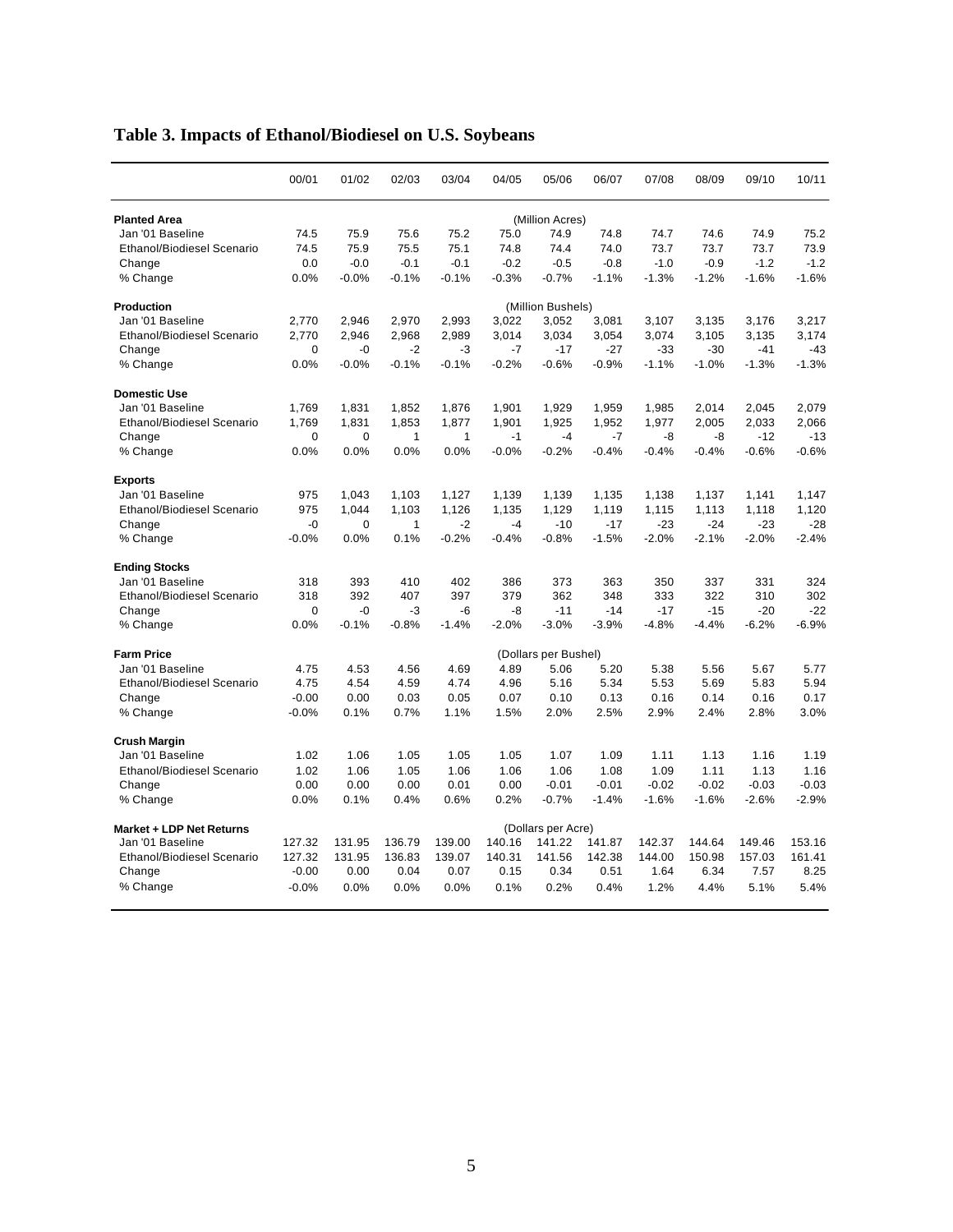|                                   | 00/01         | 01/02     | 02/03     | 03/04     | 04/05     | 05/06             | 06/07      | 07/08      | 08/09      | 09/10      | 10/11      |
|-----------------------------------|---------------|-----------|-----------|-----------|-----------|-------------------|------------|------------|------------|------------|------------|
| <b>Oil Production</b>             |               |           |           |           |           | (Million Pounds)  |            |            |            |            |            |
| Jan '01 Baseline                  | 18,074        | 18,829    | 19,072    | 19,343    | 19,628    | 19,950            | 20,287     | 20,593     | 20,914     | 21,259     | 21,636     |
| <b>Ethanol/Biodiesel Scenario</b> | 18,074        | 18,830    | 19,081    | 19,355    | 19.625    | 19,912            | 20,222     | 20,514     | 20,838     | 21,147     | 21,512     |
| Change                            | 0             | 2         | 9         | 12        | -3        | $-38$             | -65        | $-78$      | -76        | $-112$     | $-124$     |
| % Change                          | 0.0%          | 0.0%      | 0.0%      | 0.1%      | $-0.0%$   | $-0.2%$           | $-0.3%$    | $-0.4%$    | $-0.4%$    | $-0.5%$    | $-0.6%$    |
| Oil Domestic Use                  |               |           |           |           |           |                   |            |            |            |            |            |
| Jan '01 Baseline                  | 16,454        | 17,138    | 17,535    | 17,706    | 17,916    | 18,174            | 18,448     | 18,716     | 18.977     | 19,337     | 19,655     |
| <b>Ethanol/Biodiesel Scenario</b> | 16,454        | 17.179    | 17,745    | 18,077    | 18,427    | 18,812            | 19,201     | 19,590     | 19,939     | 20.377     | 20,782     |
| Change                            | -0            | 41        | 210       | 371       | 511       | 638               | 753        | 873        | 962        | 1040       | 1127       |
| % Change                          | $-0.0%$       | 0.2%      | 1.2%      | 2.1%      | 2.9%      | 3.5%              | 4.1%       | 4.7%       | 5.1%       | 5.4%       | 5.7%       |
| Oil Exports                       |               |           |           |           |           |                   |            |            |            |            |            |
| Jan '01 Baseline                  | 1,401         | 1,781     | 1,634     | 1,730     | 1,803     | 1,872             | 1,936      | 1,982      | 2,048      | 2,014      | 2,082      |
| <b>Ethanol/Biodiesel Scenario</b> | 1,401         | 1,747     | 1,454     | 1,396     | 1,316     | 1,228             | 1,149      | 1,058      | 1,030      | 884        | 852        |
| Change                            | 0             | $-34$     | $-180$    | $-335$    | $-487$    | -644              | $-787$     | -924       | $-1019$    | $-1130$    | $-1229$    |
| % Change                          | 0.0%          | $-1.9%$   | $-11.0%$  | $-19.3%$  | $-27.0%$  | $-34.4%$          | $-40.7%$   | -46.6%     | $-49.7%$   | $-56.1%$   | -59.1%     |
| Oil Ending Stocks                 |               |           |           |           |           |                   |            |            |            |            |            |
| Jan '01 Baseline                  | 2,293         | 2,294     | 2,287     | 2,284     | 2,283     | 2,277             | 2,270      | 2,255      | 2,234      | 2,232      | 2,221      |
| <b>Ethanol/Biodiesel Scenario</b> | 2,293         | 2,288     | 2,261     | 2,234     | 2,206     | 2,167             | 2,129      | 2,086      | 2,045      | 2,021      | 1,990      |
| Change                            | 0             | $-5$      | $-26$     | $-50$     | $-77$     | $-110$            | $-141$     | $-169$     | $-189$     | $-210$     | $-231$     |
| % Change                          | 0.0%          | $-0.2%$   | $-1.1%$   | $-2.2%$   | $-3.4%$   | $-4.8%$           | $-6.2%$    | $-7.5%$    | $-8.5%$    | $-9.4%$    | $-10.4%$   |
| Oil Price                         |               |           |           |           |           | (Cents per Pound) |            |            |            |            |            |
| Jan '01 Baseline                  | 14.23         | 14.81     | 15.08     | 15.73     | 16.51     | 17.39             | 18.26      | 19.23      | 20.28      | 21.01      | 21.95      |
| <b>Ethanol/Biodiesel Scenario</b> | 14.23         | 14.89     | 15.50     | 16.51     | 17.64     | 18.92             | 20.17      | 21.50      | 22.76      | 23.78      | 24.99      |
| Change                            | $-0.00$       | 0.08      | 0.43      | 0.77      | 1.13      | 1.53              | 1.91       | 2.27       | 2.48       | 2.77       | 3.04       |
| % Change                          | $-0.0%$       | 0.6%      | 2.8%      | 4.9%      | 6.8%      | 8.8%              | 10.5%      | 11.8%      | 12.2%      | 13.2%      | 13.9%      |
| <b>Meal Production</b>            |               |           |           |           |           | (Thousand Tons)   |            |            |            |            |            |
| Jan '01 Baseline                  | 38,336        | 39,434    | 39,926    | 40,476    | 41,054    | 41,708            | 42,396     | 43,014     | 43,668     | 44,367     | 45,134     |
| <b>Ethanol/Biodiesel Scenario</b> | 38,336        | 39,438    | 39,945    | 40,501    | 41,048    | 41,629            | 42,259     | 42,851     | 43,508     | 44,134     | 44,876     |
| Change                            | 0             | 4         | 19        | 25        | -7        | $-79$             | $-136$     | -163       | $-160$     | -233       | $-258$     |
| % Change                          | 0.0%          | 0.0%      | 0.0%      | 0.1%      | $-0.0%$   | $-0.2%$           | $-0.3%$    | $-0.4%$    | $-0.4%$    | $-0.5%$    | $-0.6%$    |
| <b>Meal Domestic Use</b>          |               |           |           |           |           |                   |            |            |            |            |            |
| Jan '01 Baseline                  | 31,227        | 31,582    | 32,291    | 32,996    | 33,580    | 34,260            | 34,909     | 35,597     | 36,210     | 36,914     | 37,665     |
| <b>Ethanol/Biodiesel Scenario</b> | 31,227        | 31,544    | 32,216    | 32,813    | 33,140    | 33,466            | 33,817     | 34,261     | 34,452     | 34,800     | 35,271     |
| Change                            | 0             | $-38$     | $-76$     | $-183$    | $-440$    | -793              | $-1092$    | $-1336$    | $-1758$    | $-2114$    | $-2394$    |
| % Change                          | 0.0%          | $-0.1%$   | $-0.2%$   | $-0.6%$   | $-1.3%$   | $-2.3%$           | $-3.1%$    | $-3.8%$    | $-4.9%$    | $-5.7%$    | $-6.4%$    |
| <b>Meal Exports</b>               |               |           |           |           |           |                   |            |            |            |            |            |
| Jan '01 Baseline                  | 7,192         | 7,940     | 7,701     | 7,544     | 7,538     | 7,512             | 7,549      | 7,480      | 7,520      | 7,516      | 7,529      |
| <b>Ethanol/Biodiesel Scenario</b> | 7,192         | 7,981     | 7,794     | 7,749     | 7,969     | 8,223             | 8,503      | 8,650      | 9,116      | 9,394      | 9,662      |
| Change                            | -0            | 41        | 93        | 205       | 431       | 711               | 953        | 1170       | 1596       | 1878       | 2133       |
| % Change                          | $-0.0%$       | 0.5%      | 1.2%      | 2.7%      | 5.7%      | 9.5%              | 12.6%      | 15.6%      | 21.2%      | 25.0%      | 28.3%      |
| <b>Meal Ending Stocks</b>         |               |           |           |           |           |                   |            |            |            |            |            |
| Jan '01 Baseline                  | 275           | 252       | 250       | 251       | 252       | 254               | 256        | 258        | 261        | 262        | 267        |
| Ethanol/Biodiesel Scenario        | 275           | 252       | 252       | 256       | 259       | 264               | 269        | 274        | 279        | 284        | 292        |
| Change<br>% Change                | -0<br>$-0.0%$ | 1<br>0.2% | 2<br>0.9% | 5<br>1.8% | 7<br>2.9% | 10<br>4.0%        | 13<br>5.1% | 15<br>6.0% | 18<br>7.0% | 22<br>8.3% | 24<br>9.0% |
|                                   |               |           |           |           |           |                   |            |            |            |            |            |
| Meal Price, 48%                   |               |           |           |           |           | (Dollars per Ton) |            |            |            |            |            |
| Jan '01 Baseline                  | 182.86        | 175.60    | 174.92    | 177.01    | 181.18    | 184.13            | 186.71     | 189.52     | 192.34     | 194.57     | 195.08     |
| Ethanol/Biodiesel Scenario        | 182.86        | 175.40    | 174.32    | 175.67    | 178.74    | 180.54            | 182.12     | 183.99     | 185.00     | 186.21     | 185.73     |
| Change                            | 0.00          | $-0.20$   | $-0.60$   | $-1.34$   | $-2.43$   | $-3.59$           | $-4.59$    | $-5.53$    | $-7.34$    | $-8.36$    | $-9.35$    |
| % Change                          | 0.0%          | $-0.1%$   | $-0.3%$   | $-0.8%$   | $-1.3%$   | $-2.0%$           | $-2.5%$    | $-2.9%$    | $-3.8%$    | $-4.3%$    | $-4.8%$    |

# **Table 4. Impacts of Ethanol/Biodiesel on U.S. Soy Products**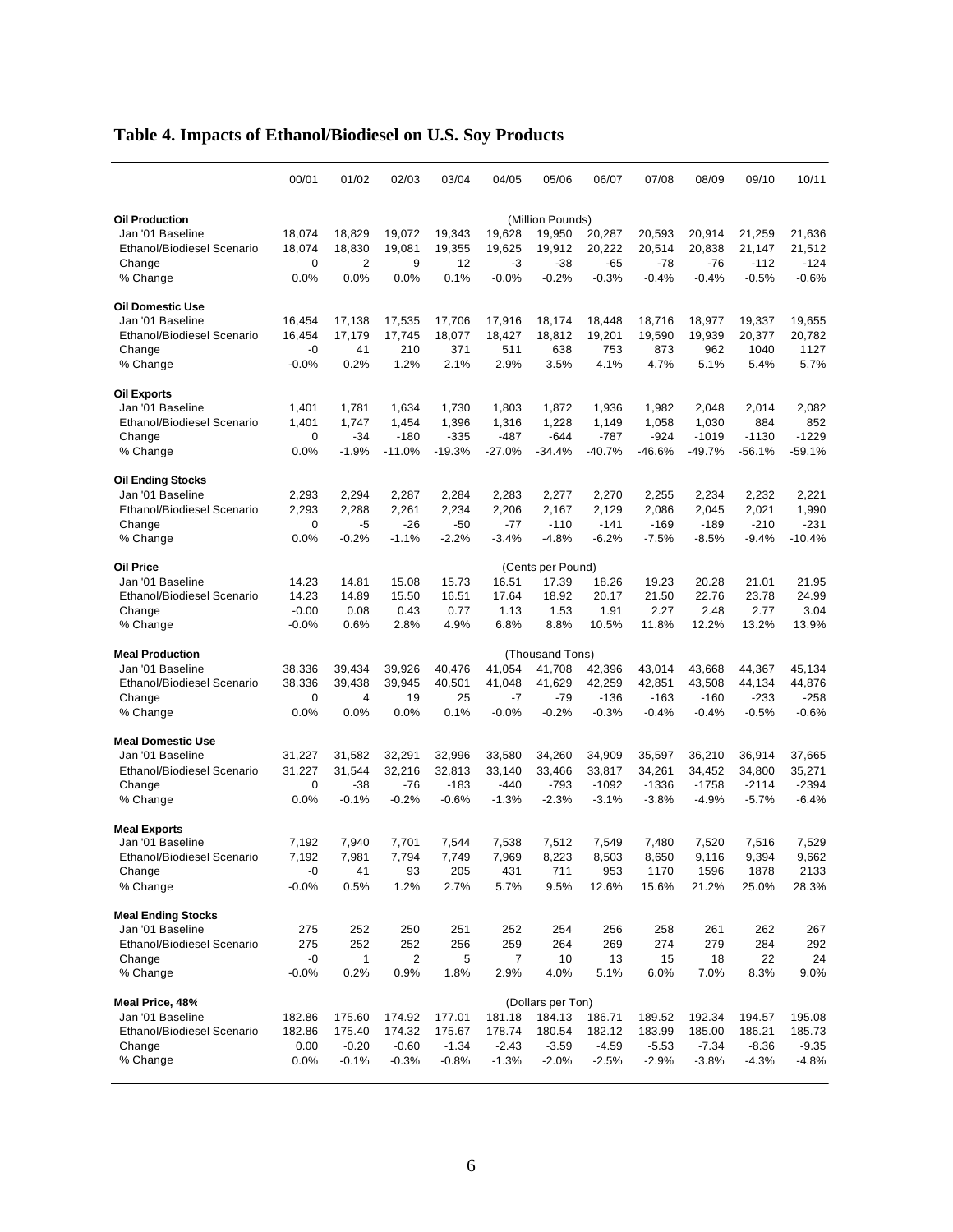|                                   | 00/01    | 01/02   | 02/03          | 03/04   | 04/05   | 05/06                | 06/07   | 07/08   | 08/09   | 09/10   | 10/11   |
|-----------------------------------|----------|---------|----------------|---------|---------|----------------------|---------|---------|---------|---------|---------|
| <b>Planted Area</b>               |          |         |                |         |         | (Million Acres)      |         |         |         |         |         |
| Jan '01 Baseline                  | 62.5     | 61.0    | 62.4           | 62.1    | 62.7    | 63.0                 | 63.3    | 63.6    | 64.0    | 64.2    | 64.4    |
| <b>Ethanol/Biodiesel Scenario</b> | 62.5     | 61.0    | 62.4           | 62.0    | 62.6    | 62.8                 | 62.9    | 63.2    | 63.6    | 63.5    | 63.6    |
| Change                            | 0.0      | 0.0     | $-0.0$         | $-0.1$  | $-0.1$  | $-0.2$               | $-0.3$  | $-0.4$  | $-0.4$  | $-0.8$  | $-0.8$  |
| % Change                          | 0.0%     | 0.0%    | $-0.0%$        | $-0.1%$ | $-0.2%$ | $-0.4%$              | $-0.5%$ | $-0.6%$ | $-0.7%$ | $-1.2%$ | $-1.3%$ |
| Production                        |          |         |                |         |         | (Million Bushels)    |         |         |         |         |         |
| Jan '01 Baseline                  | 2,223    | 2,203   | 2,271          | 2,279   | 2,320   | 2,351                | 2,381   | 2,413   | 2,448   | 2,476   | 2,503   |
| <b>Ethanol/Biodiesel Scenario</b> | 2.223    | 2.203   | 2,270          | 2,277   | 2,316   | 2,342                | 2,367   | 2,397   | 2,430   | 2,444   | 2,469   |
| Change                            | $\Omega$ | $-0$    | $-0$           | $-2$    | -4      | -9                   | $-14$   | $-16$   | $-19$   | $-32$   | $-34$   |
| % Change                          | 0.0%     | $-0.0%$ | $-0.0%$        | $-0.1%$ | $-0.2%$ | $-0.4%$              | $-0.6%$ | $-0.7%$ | $-0.8%$ | $-1.3%$ | $-1.3%$ |
| <b>Domestic Use</b>               |          |         |                |         |         |                      |         |         |         |         |         |
| Jan '01 Baseline                  | 1,327    | 1,304   | 1,333          | 1,331   | 1,343   | 1,356                | 1,370   | 1,381   | 1,399   | 1,413   | 1,424   |
| Ethanol/Biodiesel Scenario        | 1,327    | 1,305   | 1,335          | 1,334   | 1,351   | 1,369                | 1,387   | 1,402   | 1,428   | 1,444   | 1,459   |
| Change                            | -0       | 1       | $\overline{2}$ | 4       | 8       | 13                   | 17      | 21      | 29      | 31      | 35      |
| % Change                          | $-0.0%$  | 0.1%    | 0.1%           | 0.3%    | 0.6%    | 1.0%                 | 1.2%    | 1.5%    | 2.1%    | 2.2%    | 2.4%    |
| <b>Exports</b>                    |          |         |                |         |         |                      |         |         |         |         |         |
| Jan '01 Baseline                  | 1,125    | 1,053   | 1,044          | 1,063   | 1,083   | 1,101                | 1,118   | 1,139   | 1,152   | 1,168   | 1,186   |
| <b>Ethanol/Biodiesel Scenario</b> | 1,125    | 1.052   | 1,042          | 1,058   | 1,072   | 1,081                | 1,090   | 1,104   | 1,107   | 1,110   | 1,120   |
| Change                            | $\Omega$ | $-1$    | $-2$           | $-5$    | $-10$   | $-20$                | $-28$   | $-35$   | $-45$   | $-58$   | $-66$   |
| % Change                          | 0.0%     | $-0.1%$ | $-0.2%$        | $-0.4%$ | $-1.0%$ | $-1.8%$              | $-2.5%$ | $-3.1%$ | $-3.9%$ | $-5.0%$ | $-5.6%$ |
| <b>Ending Stocks</b>              |          |         |                |         |         |                      |         |         |         |         |         |
| Jan '01 Baseline                  | 816      | 757     | 746            | 726     | 715     | 705                  | 694     | 682     | 673     | 663     | 650     |
| <b>Ethanol/Biodiesel Scenario</b> | 816      | 757     | 745            | 724     | 712     | 699                  | 685     | 672     | 661     | 646     | 631     |
| Change                            | $-0$     | $-0$    | $-1$           | $-1$    | -3      | -6                   | -8      | $-10$   | $-13$   | $-17$   | $-19$   |
| % Change                          | $-0.0%$  | $-0.0%$ | $-0.1%$        | $-0.2%$ | $-0.4%$ | $-0.8%$              | $-1.2%$ | $-1.5%$ | $-1.9%$ | $-2.6%$ | $-3.0%$ |
| <b>Farm Price</b>                 |          |         |                |         |         | (Dollars per Bushel) |         |         |         |         |         |
| Jan '01 Baseline                  | 2.67     | 2.88    | 2.91           | 3.03    | 3.11    | 3.17                 | 3.25    | 3.34    | 3.39    | 3.46    | 3.55    |
| <b>Ethanol/Biodiesel Scenario</b> | 2.67     | 2.88    | 2.92           | 3.05    | 3.13    | 3.22                 | 3.31    | 3.41    | 3.49    | 3.57    | 3.67    |
| Change                            | 0.00     | 0.00    | 0.01           | 0.01    | 0.03    | 0.05                 | 0.06    | 0.07    | 0.09    | 0.12    | 0.12    |
| % Change                          | 0.0%     | 0.1%    | 0.2%           | 0.4%    | 0.9%    | 1.5%                 | 1.8%    | 2.1%    | 2.8%    | 3.3%    | 3.5%    |
| Market + LDP Net Returns          |          |         |                |         |         | (Dollars per Acre)   |         |         |         |         |         |
| Jan '01 Baseline                  | 65.22    | 52.23   | 55.79          | 61.69   | 65.30   | 68.41                | 72.01   | 75.75   | 77.77   | 80.24   | 83.68   |
| <b>Ethanol/Biodiesel Scenario</b> | 65.22    | 52.23   | 55.78          | 62.19   | 66.45   | 70.36                | 74.50   | 78.67   | 81.80   | 85.22   | 89.13   |
| Change                            | 0.00     | $-0.00$ | $-0.01$        | 0.51    | 1.15    | 1.95                 | 2.49    | 2.92    | 4.03    | 4.98    | 5.45    |
| % Change                          | 0.0%     | $-0.0%$ | $-0.0%$        | 0.8%    | 1.8%    | 2.8%                 | 3.5%    | 3.9%    | 5.2%    | 6.2%    | 6.5%    |
|                                   |          |         |                |         |         |                      |         |         |         |         |         |

## **Table 5. Impacts of Ethanol/Biodiesel on U.S. Wheat**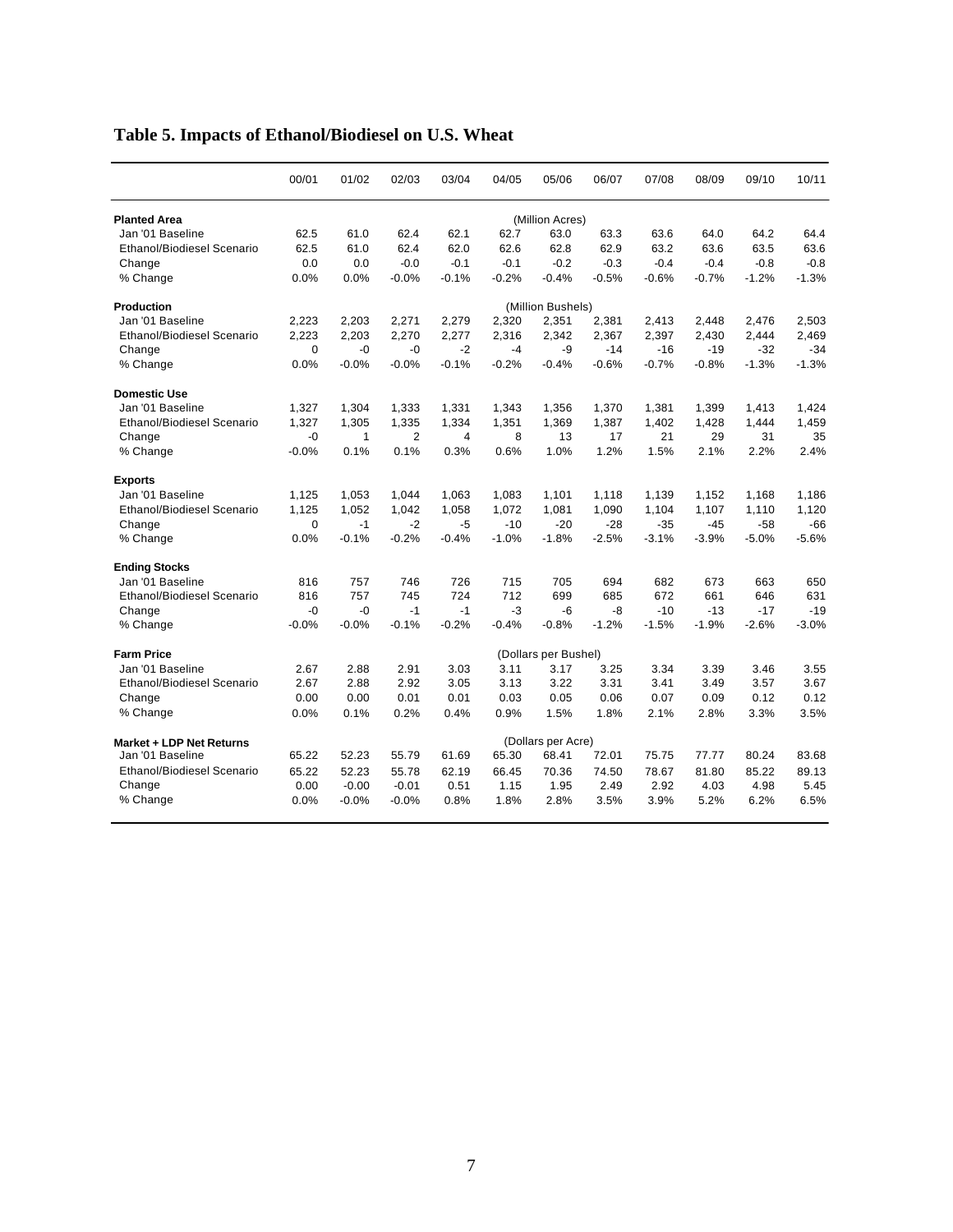|                                   | 00/01   | 01/02   | 02/03   | 03/04   | 04/05   | 05/06               | 06/07   | 07/08   | 08/09   | 09/10   | 10/11   |
|-----------------------------------|---------|---------|---------|---------|---------|---------------------|---------|---------|---------|---------|---------|
| <b>Planted Area</b>               |         |         |         |         |         | (Million Acres)     |         |         |         |         |         |
| Jan '01 Baseline                  | 15.37   | 15.60   | 15.15   | 15.06   | 15.05   | 15.06               | 15.07   | 15.06   | 15.06   | 15.06   | 15.04   |
| <b>Ethanol/Biodiesel Scenario</b> | 15.37   | 15.60   | 15.15   | 15.05   | 15.04   | 15.03               | 15.03   | 15.02   | 15.01   | 14.98   | 14.96   |
| Change                            | 0.00    | 0.00    | $-0.00$ | $-0.01$ | $-0.01$ | $-0.03$             | $-0.04$ | $-0.04$ | $-0.05$ | $-0.08$ | $-0.08$ |
| % Change                          | 0.0%    | 0.0%    | $-0.0%$ | $-0.0%$ | $-0.1%$ | $-0.2%$             | $-0.2%$ | $-0.3%$ | $-0.4%$ | $-0.5%$ | $-0.5%$ |
| Production                        |         |         |         |         |         | (Million Bales)     |         |         |         |         |         |
| Jan '01 Baseline                  | 16.82   | 18.67   | 18.23   | 18.26   | 18.37   | 18.50               | 18.62   | 18.72   | 18.83   | 18.93   | 19.01   |
| Ethanol/Biodiesel Scenario        | 16.82   | 18.67   | 18.22   | 18.25   | 18.35   | 18.47               | 18.57   | 18.67   | 18.76   | 18.82   | 18.90   |
| Change                            | 0.00    | 0.00    | $-0.00$ | $-0.01$ | $-0.01$ | $-0.04$             | $-0.05$ | $-0.05$ | $-0.07$ | $-0.11$ | $-0.11$ |
| % Change                          | 0.0%    | 0.0%    | $-0.0%$ | $-0.0%$ | $-0.1%$ | $-0.2%$             | $-0.3%$ | $-0.3%$ | $-0.4%$ | $-0.6%$ | $-0.6%$ |
| <b>Domestic Use</b>               |         |         |         |         |         |                     |         |         |         |         |         |
| Jan '01 Baseline                  | 9.67    | 9.91    | 9.87    | 9.85    | 9.82    | 9.78                | 9.76    | 9.73    | 9.69    | 9.66    | 9.63    |
| <b>Ethanol/Biodiesel Scenario</b> | 9.67    | 9.91    | 9.87    | 9.85    | 9.82    | 9.78                | 9.75    | 9.72    | 9.68    | 9.65    | 9.61    |
| Change                            | $-0.00$ | 0.00    | $-0.00$ | $-0.00$ | $-0.00$ | $-0.00$             | $-0.01$ | $-0.01$ | $-0.01$ | $-0.02$ | $-0.02$ |
| % Change                          | $-0.0%$ | 0.0%    | $-0.0%$ | $-0.0%$ | $-0.0%$ | $-0.0%$             | $-0.1%$ | $-0.1%$ | $-0.1%$ | $-0.2%$ | $-0.2%$ |
| <b>Exports</b>                    |         |         |         |         |         |                     |         |         |         |         |         |
| Jan '01 Baseline                  | 6.88    | 8.25    | 8.41    | 8.51    | 8.66    | 8.82                | 8.98    | 9.14    | 9.29    | 9.43    | 9.56    |
| Ethanol/Biodiesel Scenario        | 6.88    | 8.25    | 8.41    | 8.50    | 8.65    | 8.81                | 8.96    | 9.10    | 9.24    | 9.37    | 9.49    |
| Change                            | 0.00    | 0.00    | $-0.00$ | $-0.00$ | $-0.01$ | $-0.02$             | $-0.03$ | $-0.03$ | $-0.04$ | $-0.06$ | $-0.07$ |
| % Change                          | 0.0%    | 0.0%    | $-0.0%$ | $-0.0%$ | $-0.1%$ | $-0.2%$             | $-0.3%$ | $-0.4%$ | $-0.5%$ | $-0.6%$ | $-0.7%$ |
| <b>Ending Stocks</b>              |         |         |         |         |         |                     |         |         |         |         |         |
| Jan '01 Baseline                  | 3.98    | 4.53    | 4.52    | 4.46    | 4.39    | 4.32                | 4.24    | 4.15    | 4.04    | 3.92    | 3.77    |
| <b>Ethanol/Biodiesel Scenario</b> | 3.98    | 4.53    | 4.52    | 4.45    | 4.38    | 4.30                | 4.20    | 4.09    | 3.96    | 3.80    | 3.64    |
| Change                            | $-0.00$ | $-0.00$ | $-0.00$ | $-0.01$ | $-0.01$ | $-0.03$             | $-0.05$ | $-0.06$ | $-0.08$ | $-0.11$ | $-0.13$ |
| % Change                          | $-0.0%$ | $-0.0%$ | $-0.1%$ | $-0.1%$ | $-0.3%$ | $-0.6%$             | $-1.1%$ | $-1.4%$ | $-1.9%$ | $-2.8%$ | $-3.5%$ |
| <b>Farm Price</b>                 |         |         |         |         |         | (Dollars per Pound) |         |         |         |         |         |
| Jan '01 Baseline                  | 0.561   | 0.554   | 0.557   | 0.561   | 0.567   | 0.573               | 0.580   | 0.587   | 0.595   | 0.604   | 0.614   |
| <b>Ethanol/Biodiesel Scenario</b> | 0.561   | 0.554   | 0.557   | 0.562   | 0.568   | 0.574               | 0.582   | 0.590   | 0.599   | 0.609   | 0.619   |
| Change                            | 0.000   | 0.000   | 0.000   | 0.000   | 0.001   | 0.001               | 0.002   | 0.003   | 0.003   | 0.005   | 0.006   |
| % Change                          | 0.0%    | 0.0%    | 0.0%    | 0.0%    | 0.1%    | 0.2%                | 0.3%    | 0.4%    | 0.6%    | 0.8%    | 1.0%    |
| Market + LDP Net Returns          |         |         |         |         |         | (Dollars per Acre)  |         |         |         |         |         |
| Jan '01 Baseline                  | 113.61  | 88.49   | 96.66   | 103.52  | 108.48  | 112.79              | 115.93  | 119.48  | 123.35  | 125.93  | 128.58  |
| <b>Ethanol/Biodiesel Scenario</b> | 113.61  | 88.61   | 97.43   | 104.89  | 110.49  | 115.81              | 120.05  | 124.52  | 128.98  | 133.02  | 136.61  |
| Change                            | 0.00    | 0.11    | 0.77    | 1.37    | 2.01    | 3.03                | 4.12    | 5.04    | 5.64    | 7.09    | 8.03    |
| % Change                          | 0.0%    | 0.1%    | 0.8%    | 1.3%    | 1.9%    | 2.7%                | 3.6%    | 4.2%    | 4.6%    | 5.6%    | 6.2%    |
|                                   |         |         |         |         |         |                     |         |         |         |         |         |

## **Table 6. Impacts of Ethanol/Biodiesel on U.S. Cotton**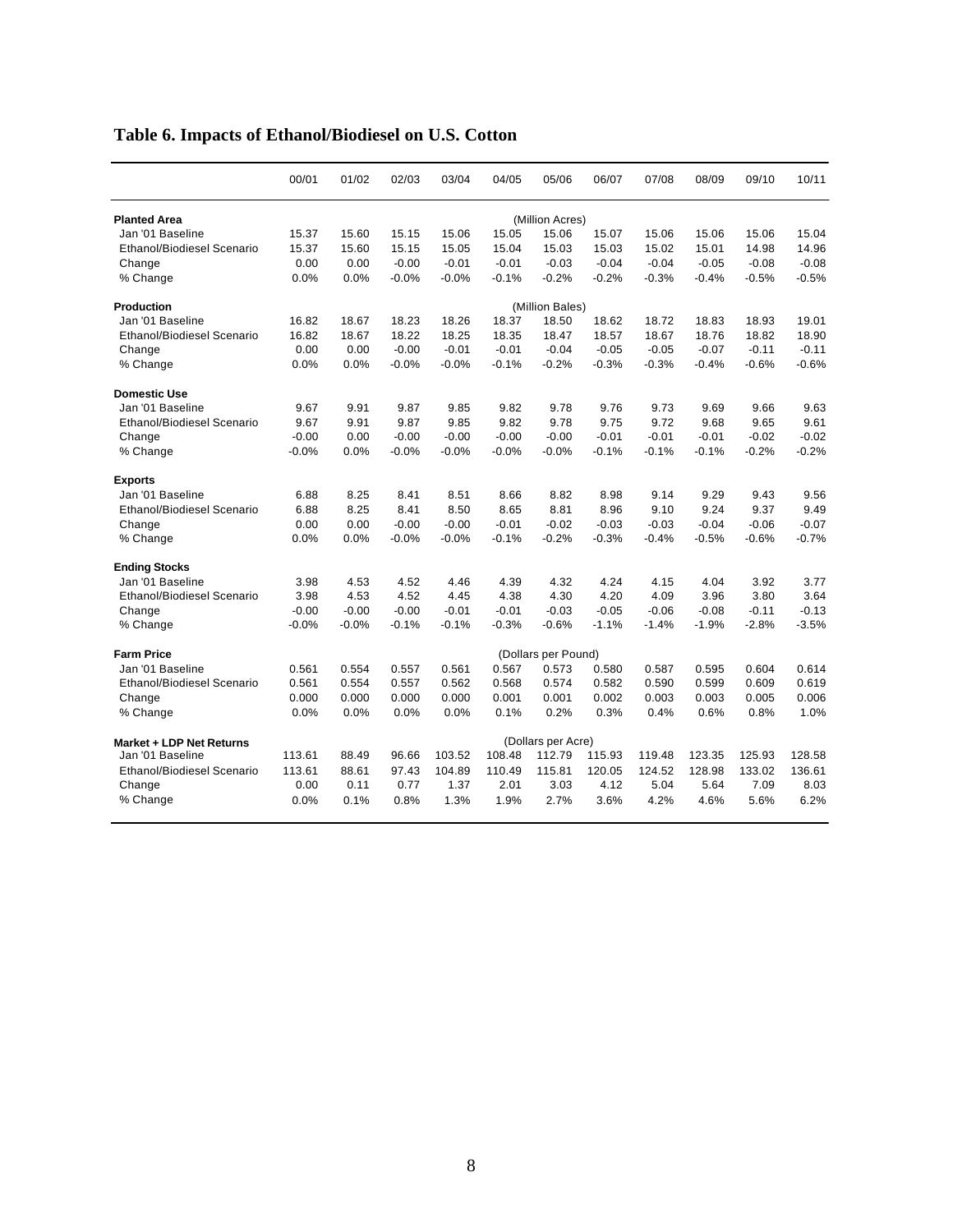|                                   | 00/01   | 01/02   | 02/03   | 03/04   | 04/05                       | 05/06                   | 06/07   | 07/08   | 08/09   | 09/10   | 10/11   |
|-----------------------------------|---------|---------|---------|---------|-----------------------------|-------------------------|---------|---------|---------|---------|---------|
| <b>Planted Area</b>               |         |         |         |         |                             | (Million Acres)         |         |         |         |         |         |
| Jan '01 Baseline                  | 3.07    | 3.29    | 3.42    | 3.41    | 3.41                        | 3.40                    | 3.39    | 3.38    | 3.36    | 3.35    | 3.32    |
| <b>Ethanol/Biodiesel Scenario</b> | 3.07    | 3.29    | 3.42    | 3.41    | 3.40                        | 3.40                    | 3.38    | 3.36    | 3.34    | 3.31    | 3.28    |
| Change                            | 0.00    | $-0.00$ | $-0.00$ | $-0.00$ | $-0.00$                     | $-0.01$                 | $-0.02$ | $-0.02$ | $-0.02$ | $-0.04$ | $-0.04$ |
| % Change                          | 0.0%    | $-0.0%$ | $-0.0%$ | $-0.1%$ | $-0.1%$                     | $-0.3%$                 | $-0.5%$ | $-0.5%$ | $-0.7%$ | $-1.2%$ | $-1.3%$ |
| Production                        |         |         |         |         |                             | (Million Hundredweight) |         |         |         |         |         |
| Jan '01 Baseline                  | 191.1   | 196.9   | 204.4   | 205.4   | 206.6                       | 208.0                   | 208.6   | 209.2   | 209.7   | 210.1   | 210.0   |
| <b>Ethanol/Biodiesel Scenario</b> | 191.1   | 196.9   | 204.4   | 205.3   | 206.4                       | 207.5                   | 207.8   | 208.2   | 208.4   | 208.0   | 207.7   |
| Change                            | 0.0     | -0.0    | $-0.0$  | $-0.1$  | $-0.2$                      | $-0.5$                  | $-0.8$  | $-1.0$  | $-1.3$  | $-2.1$  | $-2.3$  |
| % Change                          | 0.0%    | $-0.0%$ | $-0.0%$ | $-0.0%$ | $-0.1%$                     | $-0.2%$                 | $-0.4%$ | $-0.5%$ | $-0.6%$ | $-1.0%$ | $-1.1%$ |
| <b>Domestic Use</b>               |         |         |         |         |                             |                         |         |         |         |         |         |
| Jan '01 Baseline                  | 123.1   | 126.0   | 128.6   | 131.1   | 133.8                       | 136.4                   | 139.1   | 141.5   | 144.2   | 146.7   | 149.2   |
| <b>Ethanol/Biodiesel Scenario</b> | 123.1   | 126.0   | 128.6   | 131.1   | 133.8                       | 136.4                   | 139.0   | 141.5   | 144.1   | 146.6   | 149.1   |
| Change                            | $-0.0$  | $-0.0$  | $-0.0$  | $-0.0$  | $-0.0$                      | $-0.0$                  | $-0.0$  | $-0.1$  | $-0.1$  | $-0.1$  | $-0.1$  |
| % Change                          | $-0.0%$ | $-0.0%$ | $-0.0%$ | $-0.0%$ | $-0.0%$                     | $-0.0%$                 | $-0.0%$ | $-0.0%$ | $-0.1%$ | $-0.1%$ | $-0.1%$ |
| <b>Exports</b>                    |         |         |         |         |                             |                         |         |         |         |         |         |
| Jan '01 Baseline                  | 80.0    | 81.8    | 86.1    | 86.9    | 85.2                        | 84.8                    | 83.3    | 82.2    | 80.1    | 78.7    | 77.1    |
| <b>Ethanol/Biodiesel Scenario</b> | 80.0    | 81.8    | 86.1    | 86.8    | 85.1                        | 84.4                    | 82.6    | 81.4    | 79.0    | 77.0    | 75.0    |
| Change                            | 0.0     | 0.0     | $-0.0$  | $-0.1$  | $-0.1$                      | $-0.4$                  | $-0.7$  | $-0.9$  | $-1.1$  | $-1.8$  | $-2.1$  |
| % Change                          | 0.0%    | 0.0%    | $-0.0%$ | $-0.1%$ | $-0.2%$                     | $-0.5%$                 | $-0.8%$ | $-1.1%$ | $-1.4%$ | $-2.2%$ | $-2.7%$ |
| <b>Ending Stocks</b>              |         |         |         |         |                             |                         |         |         |         |         |         |
| Jan '01 Baseline                  | 25.5    | 25.5    | 26.6    | 26.0    | 26.1                        | 25.9                    | 25.9    | 25.4    | 25.5    | 25.4    | 24.8    |
| Ethanol/Biodiesel Scenario        | 25.5    | 25.5    | 26.6    | 25.9    | 26.0                        | 25.8                    | 25.6    | 25.0    | 25.0    | 24.6    | 23.9    |
| Change                            | $-0.0$  | $-0.0$  | $-0.0$  | $-0.0$  | $-0.1$                      | $-0.2$                  | $-0.3$  | $-0.4$  | $-0.5$  | $-0.8$  | $-0.9$  |
| % Change                          | $-0.0%$ | $-0.0%$ | $-0.1%$ | $-0.1%$ | $-0.3%$                     | $-0.7%$                 | $-1.2%$ | $-1.5%$ | $-1.9%$ | $-3.0%$ | $-3.6%$ |
| <b>Farm Price</b>                 |         |         |         |         | (Dollars per Hundredweight) |                         |         |         |         |         |         |
| Jan '01 Baseline                  | 5.78    | 6.29    | 6.55    | 6.96    | 7.05                        | 7.26                    | 7.41    | 7.69    | 7.80    | 7.99    | 8.21    |
| <b>Ethanol/Biodiesel Scenario</b> | 5.78    | 6.29    | 6.55    | 6.96    | 7.05                        | 7.27                    | 7.43    | 7.71    | 7.83    | 8.04    | 8.26    |
| Change                            | 0.00    | $-0.00$ | 0.00    | 0.00    | 0.01                        | 0.01                    | 0.02    | 0.02    | 0.03    | 0.05    | 0.06    |
| % Change                          | 0.0%    | $-0.0%$ | 0.0%    | 0.0%    | 0.1%                        | 0.2%                    | 0.3%    | 0.3%    | 0.4%    | 0.6%    | 0.7%    |
| Market + LDP Net Returns          |         |         |         |         |                             | (Dollars per Acre)      |         |         |         |         |         |
| Jan '01 Baseline                  | 155.22  | 136.60  | 150.72  | 157.11  | 160.28                      | 161.77                  | 162.29  | 162.31  | 162.35  | 161.39  | 158.08  |
| <b>Ethanol/Biodiesel Scenario</b> | 155.22  | 136.62  | 150.76  | 157.19  | 160.46                      | 162.13                  | 162.98  | 163.17  | 163.49  | 163.52  | 160.43  |
| Change                            | $-0.00$ | 0.01    | 0.05    | 0.08    | 0.18                        | 0.36                    | 0.69    | 0.85    | 1.14    | 2.14    | 2.35    |
| % Change                          | $-0.0%$ | 0.0%    | 0.0%    | 0.1%    | 0.1%                        | 0.2%                    | 0.4%    | 0.5%    | 0.7%    | 1.3%    | 1.5%    |
|                                   |         |         |         |         |                             |                         |         |         |         |         |         |

## **Table 7. Impacts of Ethanol/Biodiesel on U.S. Rice**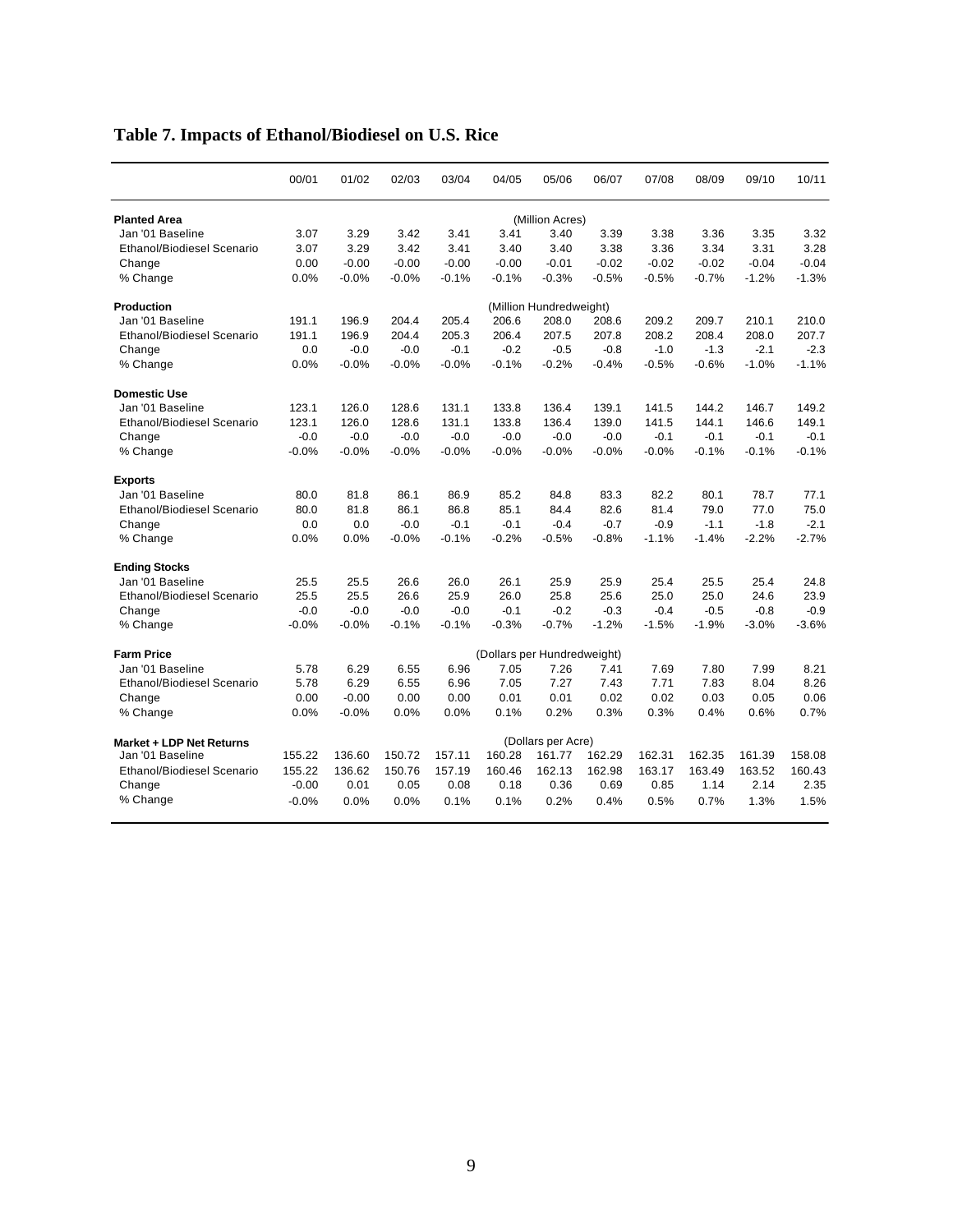|                                   | 00/01   | 01/02   | 02/03        | 03/04   | 04/05          | 05/06                | 06/07          | 07/08          | 08/09          | 09/10          | 10/11          |
|-----------------------------------|---------|---------|--------------|---------|----------------|----------------------|----------------|----------------|----------------|----------------|----------------|
| <b>Planted Area</b>               |         |         |              |         |                | (Million Acres)      |                |                |                |                |                |
| Jan '01 Baseline                  | 9.2     | 9.4     | 9.4          | 9.3     | 9.2            | 9.2                  | 9.2            | 9.2            | 9.1            | 9.1            | 9.0            |
| <b>Ethanol/Biodiesel Scenario</b> | 9.2     | 9.4     | 9.4          | 9.3     | 9.2            | 9.2                  | 9.3            | 9.3            | 9.2            | 9.2            | 9.2            |
| Change                            | 0.0     | 0.0     | 0.0          | 0.0     | 0.0            | 0.1                  | 0.1            | 0.1            | 0.1            | 0.1            | 0.1            |
| % Change                          | 0.0%    | 0.0%    | 0.1%         | 0.1%    | 0.2%           | 0.6%                 | 0.9%           | 1.0%           | 1.1%           | 1.6%           | 1.6%           |
| <b>Production</b>                 |         |         |              |         |                | (Million Bushels)    |                |                |                |                |                |
| Jan '01 Baseline                  | 470     | 564     | 567          | 563     | 563            | 565                  | 568            | 569            | 569            | 568            | 569            |
| <b>Ethanol/Biodiesel Scenario</b> | 470     | 564     | 568          | 564     | 565            | 568                  | 572            | 575            | 575            | 577            | 578            |
| Change                            | 0       | 0       | $\mathbf{1}$ | 1       | $\mathbf{1}$   | 3                    | 5              | 6              | 6              | 8              | 9              |
| % Change                          | 0.0%    | 0.0%    | 0.1%         | 0.1%    | 0.2%           | 0.5%                 | 0.8%           | 1.0%           | 1.1%           | 1.5%           | 1.5%           |
| <b>Domestic Use</b>               |         |         |              |         |                |                      |                |                |                |                |                |
| Jan '01 Baseline                  | 290     | 349     | 356          | 354     | 349            | 340                  | 336            | 334            | 329            | 322            | 316            |
| <b>Ethanol/Biodiesel Scenario</b> | 290     | 349     | 357          | 355     | 351            | 343                  | 340            | 339            | 336            | 329            | 324            |
| Change                            | 0       | 0       | $\mathbf{1}$ | 1       | $\overline{2}$ | 3                    | 4              | 5              | $\overline{7}$ | $\overline{7}$ | $\overline{7}$ |
| % Change                          | 0.0%    | 0.1%    | 0.2%         | 0.3%    | 0.6%           | 1.0%                 | 1.2%           | 1.5%           | 2.0%           | 2.2%           | 2.4%           |
| <b>Exports</b>                    |         |         |              |         |                |                      |                |                |                |                |                |
| Jan '01 Baseline                  | 200     | 200     | 209          | 212     | 216            | 227                  | 234            | 236            | 241            | 249            | 256            |
| <b>Ethanol/Biodiesel Scenario</b> | 200     | 200     | 210          | 212     | 217            | 228                  | 236            | 238            | 243            | 251            | 258            |
| Change                            | 0       | 0       | 0            | 0       | $\mathbf{1}$   | $\mathbf{1}$         | $\overline{2}$ | $\overline{2}$ | $\overline{2}$ | $\overline{2}$ | $\overline{2}$ |
| % Change                          | 0.0%    | 0.1%    | 0.1%         | 0.2%    | 0.4%           | 0.6%                 | 0.6%           | 0.7%           | 0.9%           | 0.9%           | 0.9%           |
| <b>Ending Stocks</b>              |         |         |              |         |                |                      |                |                |                |                |                |
| Jan '01 Baseline                  | 45      | 60      | 61           | 58      | 56             | 54                   | 52             | 50             | 49             | 46             | 43             |
| Ethanol/Biodiesel Scenario        | 45      | 59      | 61           | 57      | 53             | 49                   | 46             | 44             | 40             | 36             | 32             |
| Change                            | -0      | $-0$    | $-0$         | $-1$    | -3             | $-4$                 | $-5$           | -6             | -9             | $-10$          | $-11$          |
| % Change                          | $-0.0%$ | $-0.6%$ | $-0.8%$      | $-2.1%$ | $-5.1%$        | $-8.1%$              | $-10.2%$       | $-12.2%$       | $-18.5%$       | $-21.4%$       | $-25.6%$       |
| <b>Farm Price</b>                 |         |         |              |         |                | (Dollars per Bushel) |                |                |                |                |                |
| Jan '01 Baseline                  | 1.78    | 1.84    | 1.87         | 1.91    | 1.96           | 2.02                 | 2.09           | 2.13           | 2.17           | 2.24           | 2.30           |
| Ethanol/Biodiesel Scenario        | 1.78    | 1.85    | 1.88         | 1.94    | 2.01           | 2.11                 | 2.18           | 2.25           | 2.34           | 2.42           | 2.51           |
| Change                            | 0.00    | 0.01    | 0.01         | 0.02    | 0.05           | 0.08                 | 0.10           | 0.12           | 0.17           | 0.19           | 0.21           |
| % Change                          | 0.0%    | 0.4%    | 0.5%         | 1.2%    | 2.7%           | 4.0%                 | 4.7%           | 5.4%           | 7.8%           | 8.3%           | 9.0%           |
| Market + LDP Net Returns          |         |         |              |         |                | (Dollars per Acre)   |                |                |                |                |                |
| Jan '01 Baseline                  | 26.46   | 29.42   | 34.24        | 38.69   | 42.14          | 46.58                | 50.29          | 52.56          | 54.56          | 57.78          | 61.22          |
| <b>Ethanol/Biodiesel Scenario</b> | 26.46   | 29.42   | 34.93        | 40.24   | 45.76          | 52.14                | 57.10          | 60.55          | 66.40          | 70.74          | 75.85          |
| Change                            | 0.00    | 0.00    | 0.69         | 1.55    | 3.61           | 5.56                 | 6.81           | 7.99           | 11.83          | 12.95          | 14.63          |
| % Change                          | 0.0%    | 0.0%    | 2.0%         | 4.0%    | 8.6%           | 11.9%                | 13.5%          | 15.2%          | 21.7%          | 22.4%          | 23.9%          |

## **Table 8. Impacts of Ethanol/Biodiesel on U.S. Sorghum**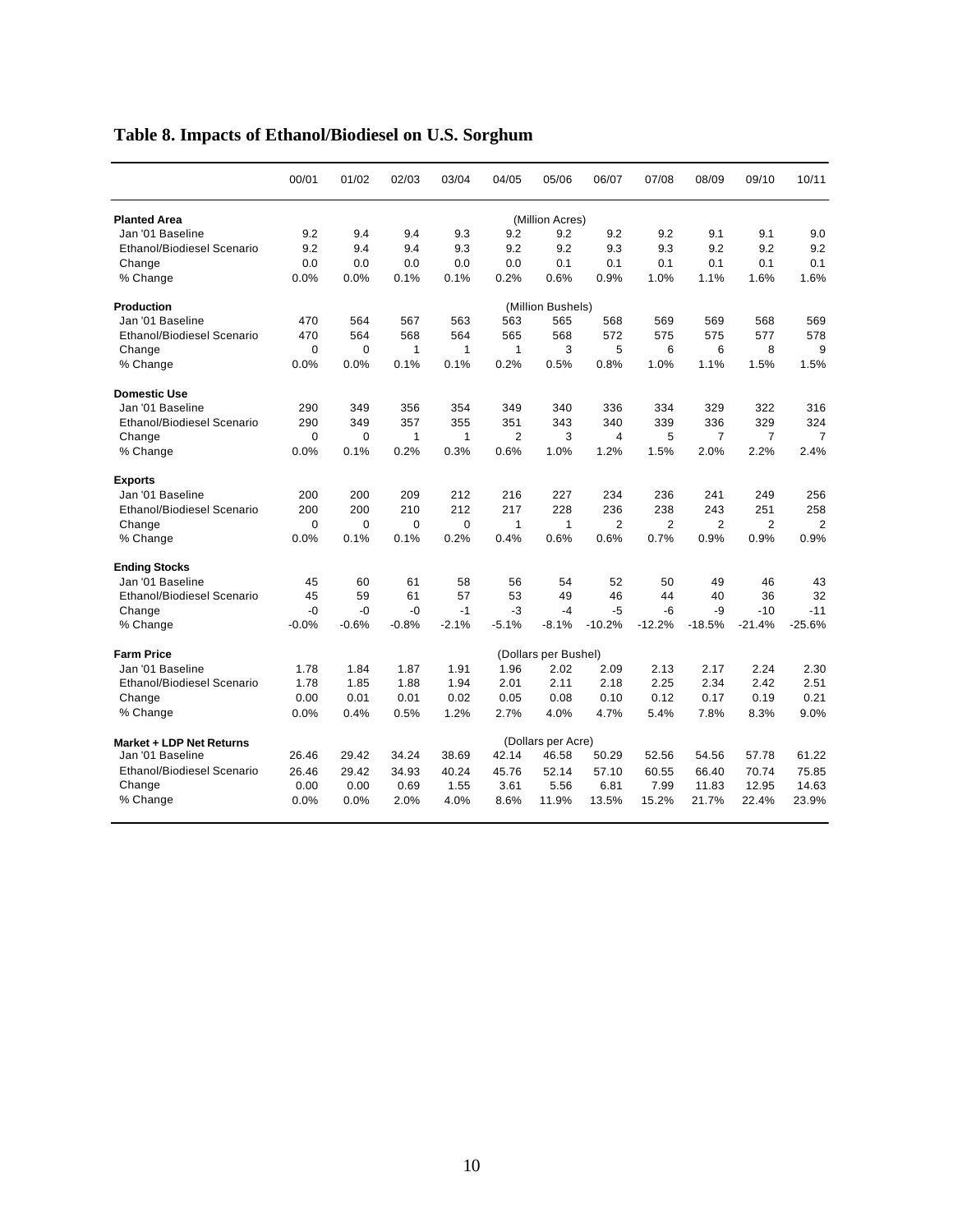|                                   | 00/01   | 01/02   | 02/03   | 03/04   | 04/05          | 05/06                | 06/07          | 07/08          | 08/09          | 09/10          | 10/11          |
|-----------------------------------|---------|---------|---------|---------|----------------|----------------------|----------------|----------------|----------------|----------------|----------------|
| <b>Planted Area</b>               |         |         |         |         |                | (Million Acres)      |                |                |                |                |                |
| Jan '01 Baseline                  | 5.8     | 5.9     | 5.8     | 5.8     | 5.8            | 5.7                  | 5.7            | 5.7            | 5.7            | 5.7            | 5.7            |
| <b>Ethanol/Biodiesel Scenario</b> | 5.8     | 5.9     | 5.9     | 5.8     | 5.8            | 5.8                  | 5.8            | 5.7            | 5.7            | 5.7            | 5.7            |
| Change                            | 0.0     | $-0.0$  | 0.0     | 0.0     | 0.0            | 0.0                  | 0.0            | 0.0            | 0.0            | 0.0            | 0.0            |
| % Change                          | 0.0%    | $-0.0%$ | 0.1%    | 0.0%    | 0.1%           | 0.4%                 | 0.6%           | 0.6%           | 0.7%           | 0.7%           | 0.5%           |
| <b>Production</b>                 |         |         |         |         |                | (Million Bushels)    |                |                |                |                |                |
| Jan '01 Baseline                  | 318     | 332     | 335     | 338     | 338            | 339                  | 340            | 342            | 344            | 346            | 348            |
| Ethanol/Biodiesel Scenario        | 318     | 332     | 335     | 338     | 338            | 340                  | 342            | 344            | 345            | 348            | 349            |
| Change                            | 0       | -0      | 0       | 0       | -0             | $\mathbf{1}$         | $\overline{2}$ | $\overline{2}$ | $\overline{2}$ | $\overline{2}$ | $\overline{2}$ |
| % Change                          | 0.0%    | $-0.0%$ | 0.1%    | 0.0%    | $-0.0%$        | 0.3%                 | 0.5%           | 0.5%           | 0.6%           | 0.6%           | 0.4%           |
| <b>Domestic Use</b>               |         |         |         |         |                |                      |                |                |                |                |                |
| Jan '01 Baseline                  | 303     | 316     | 318     | 320     | 318            | 317                  | 317            | 317            | 318            | 319            | 320            |
| <b>Ethanol/Biodiesel Scenario</b> | 303     | 316     | 318     | 320     | 317            | 316                  | 316            | 316            | 316            | 317            | 318            |
| Change                            | $-0$    | $-0$    | $-0$    | $-0$    | $-1$           | $-1$                 | $-1$           | $-1$           | $-1$           | $-2$           | $-3$           |
| % Change                          | $-0.0%$ | $-0.0%$ | $-0.0%$ | $-0.2%$ | $-0.3%$        | $-0.3%$              | $-0.3%$        | $-0.3%$        | $-0.5%$        | $-0.7%$        | $-0.9%$        |
| <b>Exports</b>                    |         |         |         |         |                |                      |                |                |                |                |                |
| Jan '01 Baseline                  | 50      | 47      | 48      | 49      | 51             | 52                   | 54             | 56             | 57             | 58             | 59             |
| <b>Ethanol/Biodiesel Scenario</b> | 50      | 47      | 49      | 50      | 52             | 55                   | 57             | 59             | 62             | 63             | 64             |
| Change                            | 0       | 0       | 0       | 1       | $\overline{2}$ | 3                    | 3              | 3              | 5              | 5              | 5              |
| % Change                          | 0.0%    | 0.6%    | 0.9%    | 1.7%    | 3.6%           | 5.2%                 | 5.9%           | 6.1%           | 8.5%           | 8.2%           | 8.3%           |
| <b>Ending Stocks</b>              |         |         |         |         |                |                      |                |                |                |                |                |
| Jan '01 Baseline                  | 106     | 106     | 105     | 103     | 102            | 102                  | 101            | 100            | 99             | 97             | 96             |
| <b>Ethanol/Biodiesel Scenario</b> | 106     | 106     | 105     | 103     | 101            | 100                  | 98             | 96             | 94             | 92             | 90             |
| Change                            | -0      | $-0$    | $-0$    | $-1$    | $-1$           | $-2$                 | -3             | -3             | $-5$           | $-5$           | -6             |
| % Change                          | $-0.0%$ | $-0.2%$ | $-0.3%$ | $-0.6%$ | $-1.3%$        | $-2.0%$              | $-2.6%$        | $-3.2%$        | $-4.7%$        | $-5.3%$        | $-6.0%$        |
| <b>Farm Price</b>                 |         |         |         |         |                | (Dollars per Bushel) |                |                |                |                |                |
| Jan '01 Baseline                  | 2.12    | 2.23    | 2.27    | 2.30    | 2.33           | 2.37                 | 2.41           | 2.44           | 2.48           | 2.52           | 2.58           |
| Ethanol/Biodiesel Scenario        | 2.12    | 2.23    | 2.28    | 2.32    | 2.38           | 2.45                 | 2.50           | 2.56           | 2.64           | 2.71           | 2.79           |
| Change                            | 0.00    | 0.01    | 0.01    | 0.02    | 0.05           | 0.08                 | 0.10           | 0.11           | 0.16           | 0.18           | 0.20           |
| % Change                          | 0.0%    | 0.3%    | 0.5%    | 1.0%    | 2.3%           | 3.4%                 | 4.0%           | 4.6%           | 6.6%           | 7.1%           | 7.9%           |
| Market + LDP Net Returns          |         |         |         |         |                | (Dollars per Acre)   |                |                |                |                |                |
| Jan '01 Baseline                  | 52.96   | 48.15   | 57.18   | 60.87   | 62.62          | 60.78                | 62.51          | 64.62          | 66.35          | 68.79          | 71.80          |
| <b>Ethanol/Biodiesel Scenario</b> | 52.96   | 48.15   | 57.12   | 60.74   | 62.35          | 65.03                | 68.61          | 71.84          | 76.98          | 80.72          | 85.46          |
| Change                            | 0.00    | $-0.00$ | $-0.07$ | $-0.12$ | $-0.27$        | 4.25                 | 6.10           | 7.22           | 10.63          | 11.93          | 13.65          |
| % Change                          | 0.0%    | $-0.0%$ | $-0.1%$ | $-0.2%$ | $-0.4%$        | 7.0%                 | 9.8%           | 11.2%          | 16.0%          | 17.3%          | 19.0%          |
|                                   |         |         |         |         |                |                      |                |                |                |                |                |

## **Table 9. Impacts of Ethanol/Biodiesel on U.S. Barley**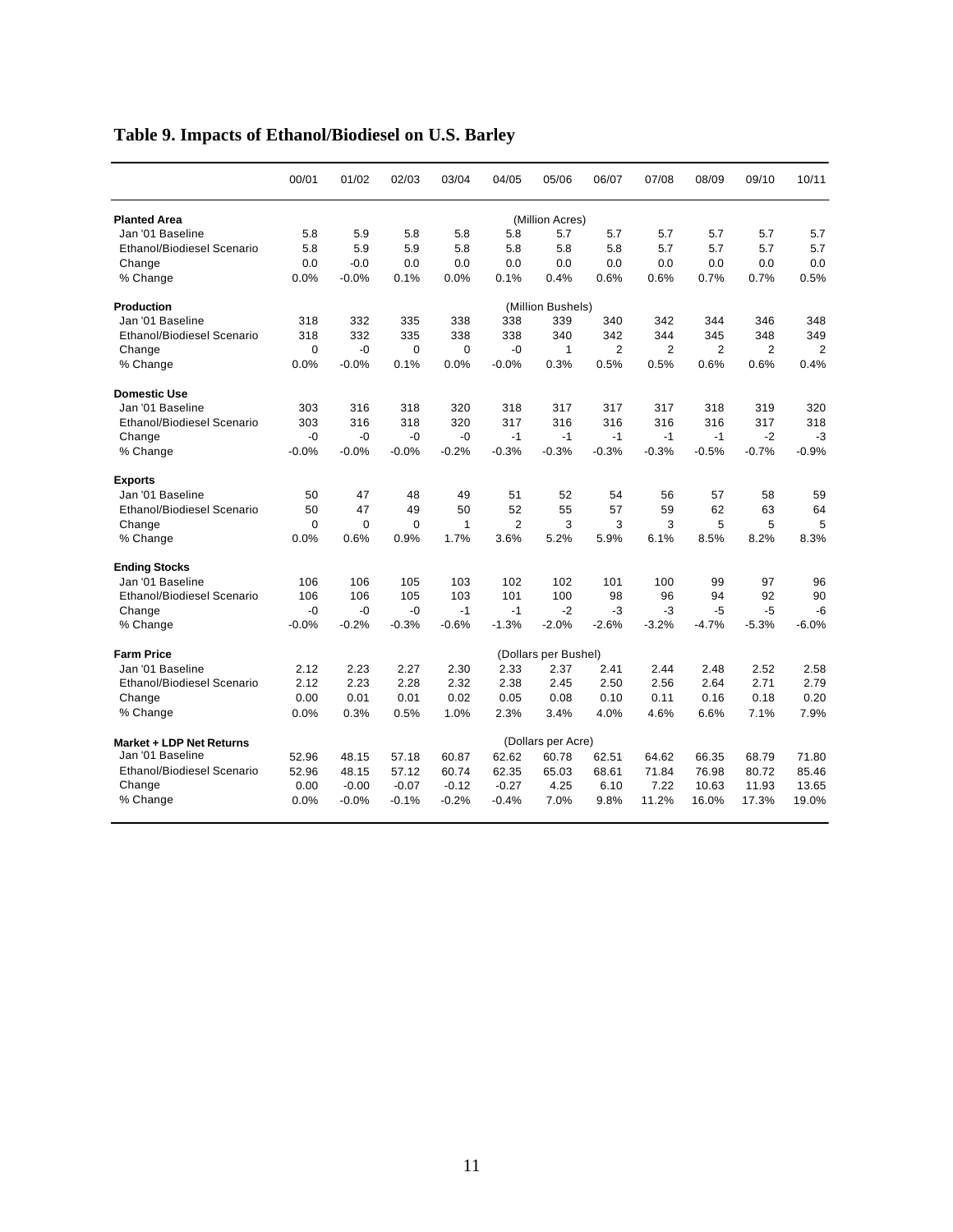|                                   | 00/01    | 01/02    | 02/03    | 03/04    | 04/05    | 05/06                | 06/07    | 07/08       | 08/09    | 09/10        | 10/11    |
|-----------------------------------|----------|----------|----------|----------|----------|----------------------|----------|-------------|----------|--------------|----------|
| <b>Harvested Area</b>             |          |          |          |          |          | (Million Acres)      |          |             |          |              |          |
| Jan '01 Baseline                  | 2.3      | 2.4      | 2.2      | 2.1      | 2.0      | 2.0                  | 2.0      | 1.9         | 1.9      | 1.8          | 1.8      |
| <b>Ethanol/Biodiesel Scenario</b> | 2.3      | 2.4      | 2.1      | 2.1      | 2.0      | 2.0                  | 1.9      | 1.9         | 1.8      | 1.8          | 1.7      |
| Change                            | 0.0      | $-0.0$   | $-0.0$   | $-0.0$   | $-0.0$   | $-0.0$               | $-0.0$   | $-0.0$      | $-0.0$   | $-0.1$       | $-0.1$   |
| % Change                          | 0.0%     | $-0.0%$  | $-0.2%$  | $-0.4%$  | $-0.6%$  | $-1.5%$              | $-1.3%$  | $-1.0%$     | $-1.6%$  | $-3.4%$      | $-3.1%$  |
| <b>Production</b>                 |          |          |          |          |          | (Million Bushels)    |          |             |          |              |          |
| Jan '01 Baseline                  | 149      | 143      | 131      | 126      | 125      | 122                  | 120      | 118         | 117      | 115          | 112      |
| <b>Ethanol/Biodiesel Scenario</b> | 149      | 143      | 130      | 125      | 124      | 121                  | 119      | 117         | 115      | 111          | 109      |
| Change                            | $\Omega$ | $-0$     | $-0$     | $-0$     | $-1$     | $-2$                 | $-2$     | $-1$        | $-2$     | $-4$         | $-4$     |
| % Change                          | 0.0%     | $-0.0%$  | $-0.2%$  | $-0.4%$  | $-0.6%$  | $-1.5%$              | $-1.3%$  | $-1.0%$     | $-1.6%$  | $-3.5%$      | $-3.2%$  |
| <b>Imports</b>                    |          |          |          |          |          |                      |          |             |          |              |          |
| Jan '01 Baseline                  | 100      | 102      | 104      | 105      | 105      | 106                  | 106      | 107         | 107      | 107          | 108      |
| <b>Ethanol/Biodiesel Scenario</b> | 100      | 102      | 104      | 105      | 105      | 106                  | 106      | 107         | 107      | 108          | 108      |
| Change                            | $\Omega$ | $\Omega$ | $\Omega$ | $\Omega$ | $\Omega$ | $\Omega$             | $\Omega$ | $\mathbf 0$ | $\Omega$ | $\mathbf{1}$ | 1        |
| % Change                          | 0.0%     | 0.0%     | 0.0%     | 0.1%     | 0.1%     | 0.3%                 | 0.3%     | 0.2%        | 0.3%     | 0.7%         | 0.6%     |
| <b>Domestic Use</b>               |          |          |          |          |          |                      |          |             |          |              |          |
| Jan '01 Baseline                  | 243      | 244      | 237      | 233      | 230      | 228                  | 226      | 225         | 223      | 222          | 220      |
| <b>Ethanol/Biodiesel Scenario</b> | 243      | 244      | 237      | 233      | 230      | 228                  | 226      | 224         | 222      | 220          | 218      |
| Change                            | $\Omega$ | $\Omega$ | $-0$     | $-0$     | $\Omega$ | $-0$                 | $-1$     | $-1$        | $-0$     | $-2$         | $-2$     |
| % Change                          | 0.0%     | 0.0%     | $-0.0%$  | $-0.0%$  | 0.0%     | $-0.2%$              | $-0.3%$  | $-0.3%$     | $-0.2%$  | $-0.8%$      | $-0.9%$  |
| <b>Ending Stocks</b>              |          |          |          |          |          |                      |          |             |          |              |          |
| Jan '01 Baseline                  | 80       | 78       | 73       | 70       | 68       | 66                   | 64       | 63          | 61       | 60           | 58       |
| <b>Ethanol/Biodiesel Scenario</b> | 80       | 78       | 73       | 69       | 67       | 64                   | 61       | 59          | 57       | 54           | 52       |
| Change                            | $-0$     | $-0$     | $-0$     | $-1$     | $-1$     | $-2$                 | $-3$     | -3          | $-4$     | $-6$         | $-7$     |
| % Change                          | $-0.0%$  | $-0.1%$  | $-0.4%$  | $-0.9%$  | $-1.9%$  | $-3.5%$              | $-4.6%$  | $-5.3%$     | $-7.2%$  | $-9.8%$      | $-11.5%$ |
| <b>Farm Price</b>                 |          |          |          |          |          | (Dollars per Bushel) |          |             |          |              |          |
| Jan '01 Baseline                  | 1.06     | 1.12     | 1.19     | 1.24     | 1.27     | 1.31                 | 1.34     | 1.37        | 1.39     | 1.41         | 1.44     |
| <b>Ethanol/Biodiesel Scenario</b> | 1.06     | 1.12     | 1.19     | 1.26     | 1.31     | 1.37                 | 1.42     | 1.46        | 1.52     | 1.58         | 1.63     |
| Change                            | 0.00     | 0.00     | 0.01     | 0.02     | 0.04     | 0.07                 | 0.08     | 0.10        | 0.13     | 0.16         | 0.19     |
| % Change                          | 0.0%     | 0.4%     | 0.7%     | 1.5%     | 3.2%     | 5.2%                 | 6.3%     | 7.0%        | 9.6%     | 11.6%        | 12.9%    |
| Market + LDP Net Returns          |          |          |          |          |          | (Dollars per Acre)   |          |             |          |              |          |
| Jan '01 Baseline                  | 32.74    | 24.15    | 22.72    | 21.33    | 22.56    | 24.35                | 25.89    | 27.01       | 27.57    | 28.12        | 29.14    |
| <b>Ethanol/Biodiesel Scenario</b> | 32.74    | 24.15    | 22.71    | 21.71    | 25.02    | 28.53                | 31.08    | 32.91       | 35.80    | 38.30        | 40.76    |
| Change                            | 0.00     | 0.00     | $-0.02$  | 0.39     | 2.46     | 4.18                 | 5.19     | 5.90        | 8.23     | 10.18        | 11.62    |
| % Change                          | 0.0%     | 0.0%     | $-0.1%$  | 1.8%     | 10.9%    | 17.2%                | 20.0%    | 21.8%       | 29.8%    | 36.2%        | 39.9%    |

## **Table 10. Impacts of Ethanol/Biodiesel on U.S. Oats**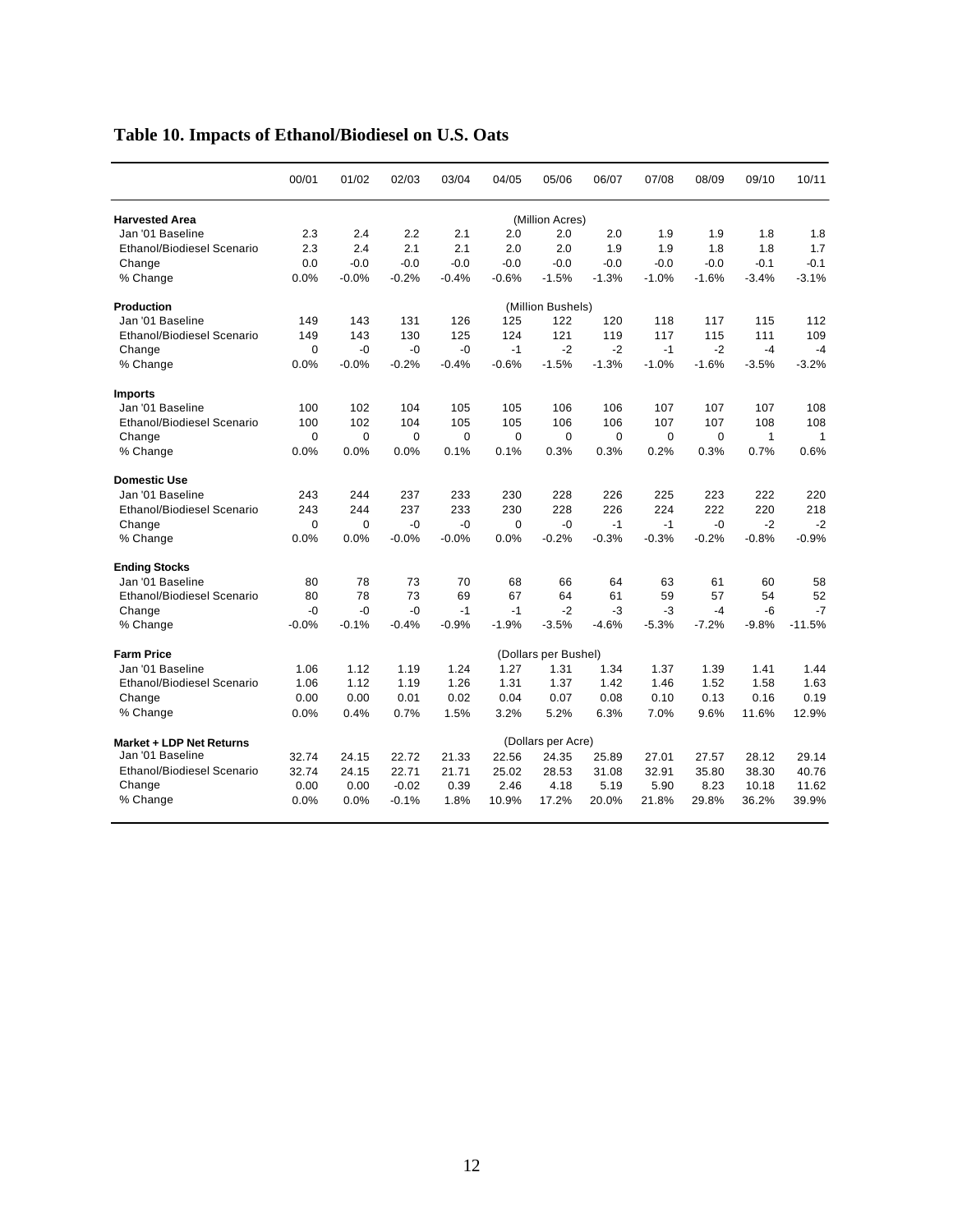|                            | 00/01   | 01/02   | 02/03   | 03/04 | 04/05   | 05/06           | 06/07   | 07/08   | 08/09   | 09/10   | 10/11   |
|----------------------------|---------|---------|---------|-------|---------|-----------------|---------|---------|---------|---------|---------|
| 8-Crop Planted             |         |         |         |       |         | (Million Acres) |         |         |         |         |         |
| Jan '01 Baseline           | 252.4   | 251.4   | 252.6   | 251.8 | 252.4   | 252.9           | 253.4   | 253.9   | 254.5   | 254.9   | 255.3   |
| Ethanol/Biodiesel Scenario | 252.4   | 251.4   | 252.7   | 251.9 | 252.5   | 253.1           | 253.8   | 254.4   | 255.1   | 255.7   | 256.2   |
| Change                     | 0.0     | 0.0     | 0.0     | 0.0   | 0.1     | 0.2             | 0.4     | 0.5     | 0.6     | 0.8     | 0.9     |
| % Change                   | 0.0%    | 0.0%    | 0.0%    | 0.0%  | 0.0%    | 0.1%            | 0.2%    | 0.2%    | 0.2%    | 0.3%    | 0.3%    |
| 8-Crop CRP                 |         |         |         |       |         |                 |         |         |         |         |         |
| Jan '01 Baseline           | 31.4    | 33.5    | 34.5    | 35.5  | 36.0    | 36.2            | 36.2    | 36.2    | 36.2    | 36.2    | 36.2    |
| Ethanol/Biodiesel Scenario | 31.4    | 33.5    | 34.5    | 35.5  | 36.0    | 36.2            | 36.2    | 36.2    | 36.2    | 36.2    | 36.2    |
| Change                     | $-0.0$  | $-0.0$  | $-0.0$  | 0.0   | 0.0     | $-0.0$          | $-0.0$  | $-0.0$  | $-0.0$  | $-0.0$  | $-0.0$  |
| % Change                   | $-0.0%$ | $-0.0%$ | $-0.0%$ | 0.0%  | $0.0\%$ | $-0.0%$         | $-0.0%$ | $-0.0%$ | $-0.0%$ | $-0.0%$ | $-0.0%$ |
| 8-Crop Planted + Idled     |         |         |         |       |         |                 |         |         |         |         |         |
| Jan '01 Baseline           | 283.8   | 284.9   | 287.1   | 287.3 | 288.4   | 289.1           | 289.6   | 290.1   | 290.7   | 291.1   | 291.5   |

 Ethanol/Biodiesel Scenario 283.8 284.9 287.2 287.4 288.5 289.3 290.0 290.6 291.3 291.9 292.4 Change 2010 0.0 0.0 0.0 0.0 0.0 0.1 0.2 0.4 0.5 0.6 0.8 0.9 % Change 0.0% 0.0% 0.0% 0.0% 0.0% 0.1% 0.1% 0.2% 0.2% 0.3% 0.3%

#### **Table 11. Impacts of Ethanol/Biodiesel on 8-Crop Land Use**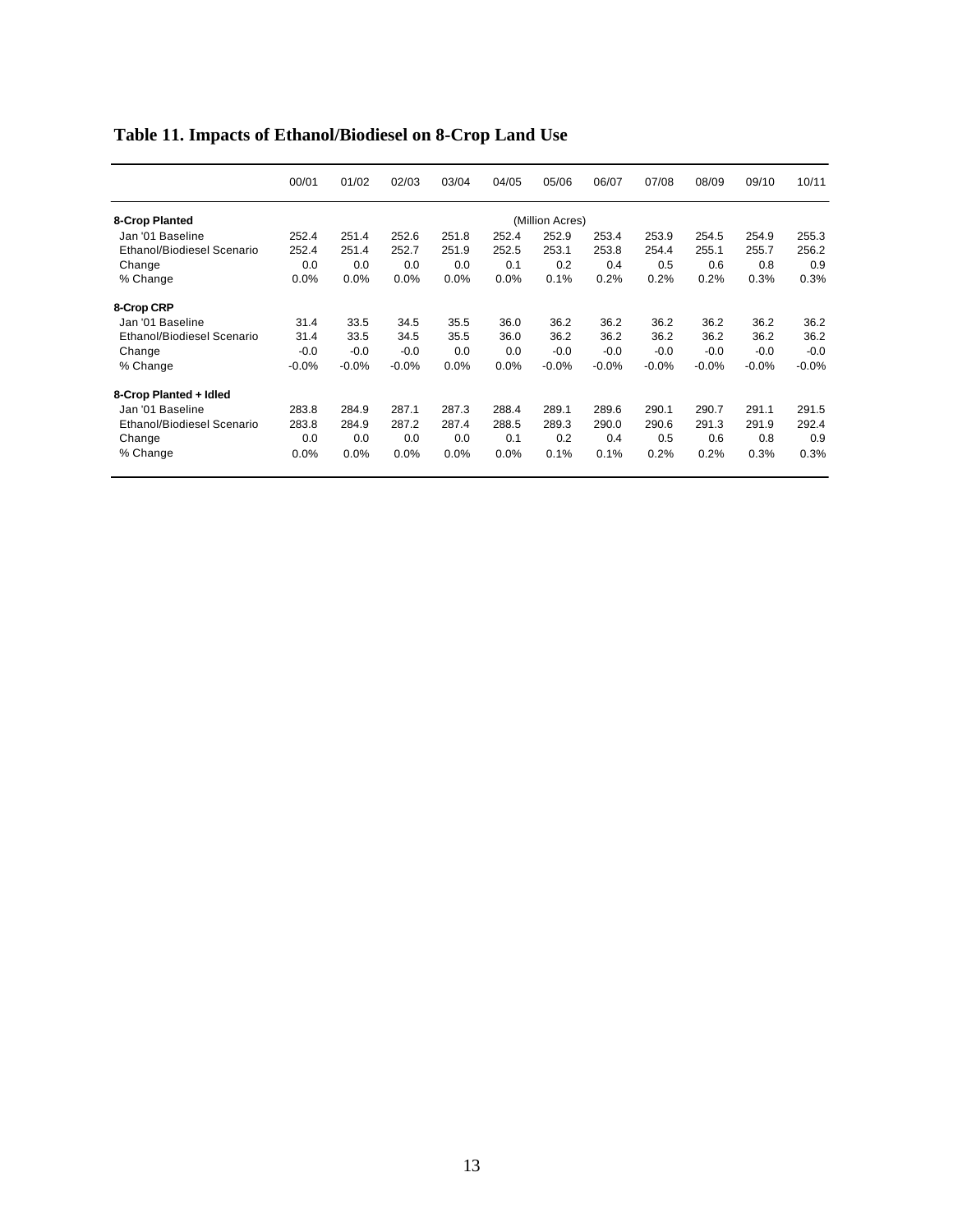|                                  | 2000   | 2001   | 2002   | 2003   | 2004                                  | 2005               | 2006   | 2007   | 2008   | 2009   | 2010   |
|----------------------------------|--------|--------|--------|--------|---------------------------------------|--------------------|--------|--------|--------|--------|--------|
| <b>Beef Feed Costs</b>           |        |        |        |        |                                       | (Dollars per Cow)  |        |        |        |        |        |
| Jan '01 Baseline                 | 212.95 | 213.21 | 212.48 | 213.34 | 216.21                                | 219.54             | 223.45 | 227.67 | 230.62 | 232.38 | 234.13 |
| <b>Ehanol/Biodiesel Scenario</b> | 212.95 | 213.28 | 212.61 | 213.59 | 216.79                                | 220.50             | 224.65 | 229.01 | 232.47 | 234.54 | 236.47 |
| Change                           | 0.00   | 0.07   | 0.13   | 0.25   | 0.58                                  | 0.96               | 1.20   | 1.35   | 1.85   | 2.15   | 2.34   |
| % Change                         | 0.0%   | 0.0%   | 0.1%   | 0.1%   | 0.3%                                  | 0.4%               | 0.5%   | 0.6%   | 0.8%   | 0.9%   | 1.0%   |
| <b>Pork Feed Costs</b>           |        |        |        |        | (Dollars per Cwt. of Live Production) |                    |        |        |        |        |        |
| Jan '01 Baseline                 | 20.41  | 21.43  | 22.06  | 22.32  | 22.65                                 | 23.07              | 23.52  | 23.98  | 24.40  | 24.80  | 25.27  |
| Ehanol/Biodiesel Scenario        | 20.41  | 21.44  | 22.12  | 22.41  | 22.84                                 | 23.46              | 24.05  | 24.61  | 25.20  | 25.86  | 26.42  |
| Change                           | 0.00   | 0.02   | 0.06   | 0.09   | 0.19                                  | 0.38               | 0.53   | 0.62   | 0.80   | 1.06   | 1.15   |
| % Change                         | 0.0%   | 0.1%   | 0.3%   | 0.4%   | 0.9%                                  | 1.7%               | 2.3%   | 2.6%   | 3.3%   | 4.3%   | 4.6%   |
| <b>Broiler Feed Costs</b>        |        |        |        |        |                                       |                    |        |        |        |        |        |
| Jan '01 Baseline                 | 14.51  | 14.84  | 14.94  | 15.01  | 15.13                                 | 15.29              | 15.43  | 15.59  | 15.73  | 15.86  | 16.00  |
| Ehanol/Biodiesel Scenario        | 14.51  | 14.85  | 14.95  | 15.01  | 15.14                                 | 15.32              | 15.48  | 15.63  | 15.79  | 15.96  | 16.10  |
| Change                           | 0.00   | 0.00   | 0.01   | 0.00   | 0.01                                  | 0.03               | 0.05   | 0.05   | 0.06   | 0.10   | 0.10   |
| % Change                         | 0.0%   | 0.0%   | 0.0%   | 0.0%   | 0.1%                                  | 0.2%               | 0.3%   | 0.3%   | 0.4%   | 0.6%   | 0.6%   |
| <b>Dairy Feed Costs</b>          |        |        |        |        |                                       | (Dollars per Cwt.) |        |        |        |        |        |
| Jan '01 Baseline                 | 7.13   | 7.28   | 7.36   | 7.41   | 7.49                                  | 7.58               | 7.67   | 7.77   | 7.86   | 7.94   | 8.02   |
| <b>Ehanol/Biodiesel Scenario</b> | 7.13   | 7.28   | 7.36   | 7.41   | 7.49                                  | 7.60               | 7.70   | 7.80   | 7.90   | 8.00   | 8.09   |
| Change                           | 0.00   | 0.00   | 0.00   | 0.00   | 0.01                                  | 0.02               | 0.03   | 0.03   | 0.04   | 0.06   | 0.07   |
| % Change                         | 0.0%   | 0.0%   | 0.0%   | 0.0%   | 0.1%                                  | 0.3%               | 0.4%   | 0.4%   | 0.5%   | 0.8%   | 0.8%   |

## **Table 12. Impacts of Ethanol/Biodiesel on U.S. Livestock Feed Costs**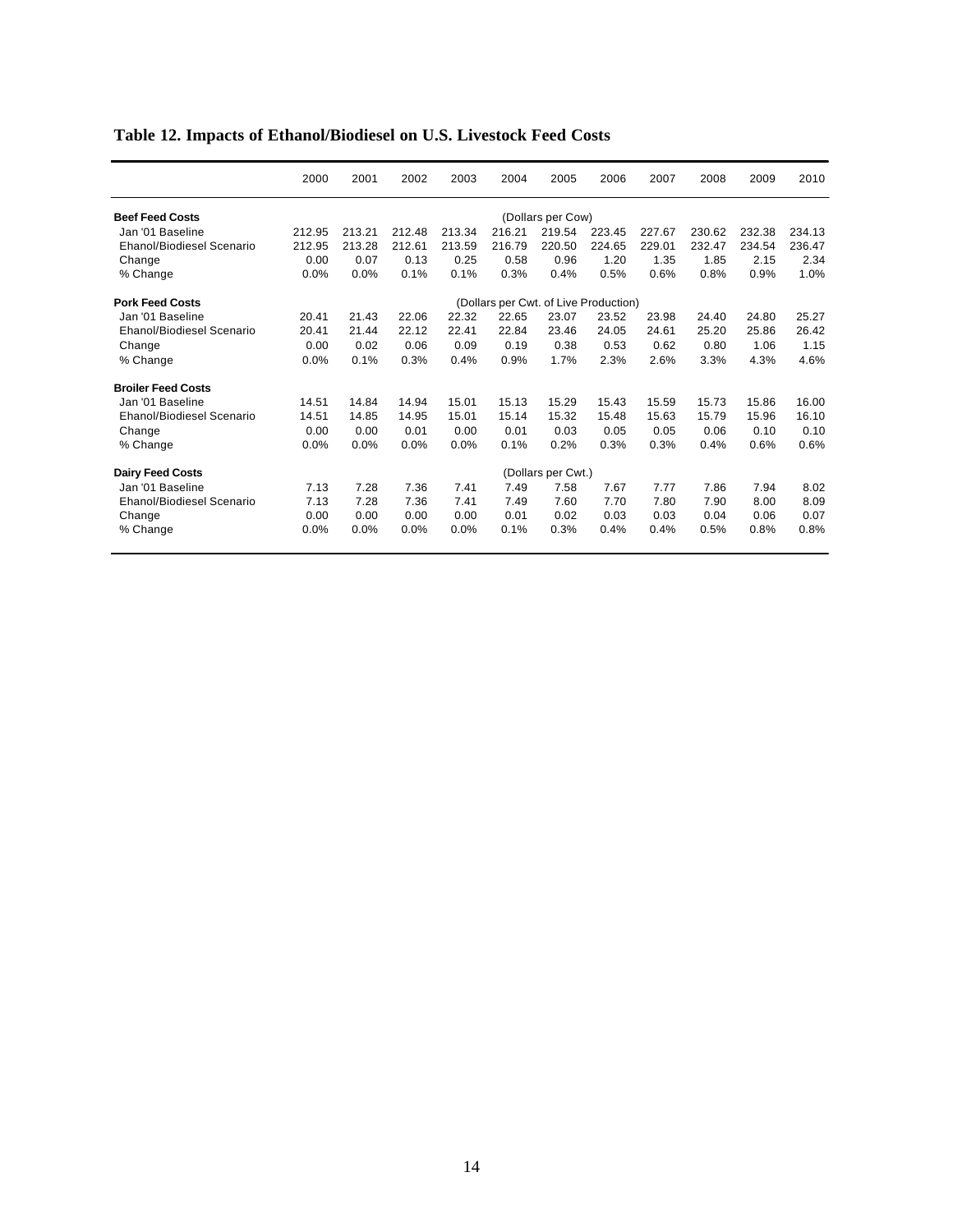|                                  | 2000             | 2001            | 2002    | 2003        | 2004                                    | 2005               | 2006    | 2007    | 2008                                                                                    | 2009    | 2010    |
|----------------------------------|------------------|-----------------|---------|-------------|-----------------------------------------|--------------------|---------|---------|-----------------------------------------------------------------------------------------|---------|---------|
| <b>Beef Production</b>           | (Million Pounds) |                 |         |             |                                         |                    |         |         |                                                                                         |         |         |
| Jan '01 Baseline                 | 26,885           | 26,212          | 25,934  | 25,974      | 26,537                                  | 27,071             | 27,903  | 28,739  | 29,139                                                                                  | 29,069  | 29,012  |
| Ehanol/Biodiesel Scenario        | 26,885           | 26,212          | 25,934  | 25,973      | 26,536                                  | 27,067             | 27,898  | 28,732  | 29,127                                                                                  | 29,049  | 28,987  |
| Change                           | $\mathbf 0$      | $-0$            | $-1$    | $-1$        | $-2$                                    | -3                 | $-4$    | $-7$    | $-12$                                                                                   | $-20$   | $-25$   |
| % Change                         | 0.0%             | $-0.0%$         | $-0.0%$ | $-0.0%$     | $-0.0%$                                 | $-0.0%$            | $-0.0%$ | $-0.0%$ | $-0.0%$                                                                                 | $-0.1%$ | $-0.1%$ |
| <b>Pork Production</b>           |                  |                 |         |             |                                         |                    |         |         |                                                                                         |         |         |
| Jan '01 Baseline                 | 18,935           | 19,579          | 20,144  | 19,914      | 20,016                                  | 20,502             | 20,986  | 20,977  | 21,139                                                                                  | 21,550  | 21,969  |
| Ehanol/Biodiesel Scenario        | 18,935           | 19,579          | 20,143  | 19,910      | 20,007                                  | 20,483             | 20,954  | 20,931  | 21,084                                                                                  | 21,487  | 21,894  |
| Change                           | 0                | $-0$            | $-2$    | $-5$        | $-10$                                   | $-19$              | $-33$   | $-47$   | $-55$                                                                                   | $-64$   | $-76$   |
| % Change                         | 0.0%             | $-0.0%$         | $-0.0%$ | $-0.0%$     | $-0.0%$                                 | $-0.1%$            | $-0.2%$ | $-0.2%$ | $-0.3%$                                                                                 | $-0.3%$ | $-0.3%$ |
| <b>Broiler Production</b>        |                  |                 |         |             |                                         |                    |         |         |                                                                                         |         |         |
| Jan '01 Baseline                 | 30,375           | 31,179          | 32,084  | 33,030      | 34,036                                  | 34,949             | 35,903  | 36,863  | 37,885                                                                                  | 38,923  | 40,037  |
| Ehanol/Biodiesel Scenario        | 30,375           | 31,179          | 32,082  | 33,031      | 34,037                                  | 34,948             | 35,902  | 36,867  | 37,894                                                                                  | 38,932  | 40,050  |
| Change                           | $\mathbf 0$      | -0              | $-1$    | $\mathbf 0$ | 1                                       | $-1$               | $-1$    | 4       | 9                                                                                       | 9       | 14      |
| % Change                         | 0.0%             | $-0.0%$         | $-0.0%$ | 0.0%        | 0.0%                                    | $-0.0%$            | $-0.0%$ | 0.0%    | 0.0%                                                                                    | 0.0%    | 0.0%    |
| <b>Milk Production</b>           |                  |                 |         |             |                                         |                    |         |         |                                                                                         |         |         |
| Jan '01 Baseline                 |                  |                 |         |             |                                         |                    |         |         | 167,953 170,065 170,820 172,486 174,203 176,148 178,150 180,198 182,274 184,412 186,624 |         |         |
| Ehanol/Biodiesel Scenario        | 167,953          | 170,064 170,815 |         |             | 172,477 174,184 176,107 178,087 180,119 |                    |         |         | 182,177                                                                                 | 184,279 | 186,474 |
| Change                           | 0                | $-1$            | $-5$    | -9          | $-19$                                   | $-41$              | -63     | $-79$   | $-97$                                                                                   | $-133$  | $-150$  |
| % Change                         | 0.0%             | $-0.0%$         | $-0.0%$ | $-0.0%$     | $-0.0%$                                 | $-0.0%$            | $-0.0%$ | $-0.0%$ | $-0.1%$                                                                                 | $-0.1%$ | $-0.1%$ |
| <b>NE Direct Fed Steer Price</b> |                  |                 |         |             |                                         | (Dollars per Cwt.) |         |         |                                                                                         |         |         |
| Jan '01 Baseline                 | 69.65            | 74.49           | 76.00   | 76.64       | 74.16                                   | 71.94              | 69.78   | 68.08   | 67.20                                                                                   | 67.72   | 68.76   |
| <b>Ehanol/Biodiesel Scenario</b> | 69.65            | 74.50           | 76.02   | 76.67       | 74.24                                   | 72.09              | 70.00   | 68.41   | 67.66                                                                                   | 68.35   | 69.50   |
| Change                           | 0.00             | 0.00            | 0.02    | 0.03        | 0.08                                    | 0.15               | 0.23    | 0.33    | 0.46                                                                                    | 0.63    | 0.74    |
| % Change                         | 0.0%             | 0.0%            | 0.0%    | 0.0%        | 0.1%                                    | 0.2%               | 0.3%    | 0.5%    | 0.7%                                                                                    | 0.9%    | 1.1%    |
| <b>Barrow &amp; Gilt Price</b>   |                  |                 |         |             |                                         |                    |         |         |                                                                                         |         |         |
| Jan '01 Baseline                 | 44.70            | 40.60           | 34.54   | 41.46       | 45.63                                   | 42.95              | 39.20   | 42.46   | 45.88                                                                                   | 43.48   | 40.91   |
| Ehanol/Biodiesel Scenario        | 44.70            | 40.60           | 34.57   | 41.53       | 45.77                                   | 43.22              | 39.66   | 43.13   | 46.72                                                                                   | 44.49   | 42.11   |
| Change                           | 0.00             | 0.00            | 0.03    | 0.07        | 0.14                                    | 0.28               | 0.46    | 0.67    | 0.84                                                                                    | 1.01    | 1.20    |
| % Change                         | 0.0%             | 0.0%            | 0.1%    | 0.2%        | 0.3%                                    | 0.6%               | 1.2%    | 1.6%    | 1.8%                                                                                    | 2.3%    | 2.9%    |
| <b>12-City Broiler Price</b>     |                  |                 |         |             |                                         |                    |         |         |                                                                                         |         |         |
| Jan '01 Baseline                 | 56.20            | 57.07           | 57.32   | 57.34       | 57.35                                   | 57.17              | 57.24   | 57.43   | 57.55                                                                                   | 57.83   | 58.24   |
| Ehanol/Biodiesel Scenario        | 56.20            | 57.07           | 57.34   | 57.36       | 57.40                                   | 57.31              | 57.46   | 57.69   | 57.84                                                                                   | 58.24   | 58.68   |
| Change                           | 0.00             | 0.01            | 0.02    | 0.02        | 0.05                                    | 0.14               | 0.22    | 0.26    | 0.30                                                                                    | 0.41    | 0.44    |
| % Change                         | 0.0%             | 0.0%            | 0.0%    | 0.0%        | 0.1%                                    | 0.3%               | 0.4%    | 0.4%    | 0.5%                                                                                    | 0.7%    | 0.8%    |
| <b>All Milk Price</b>            |                  |                 |         |             |                                         |                    |         |         |                                                                                         |         |         |
| Jan '01 Baseline                 | 12.33            | 12.55           | 11.78   | 12.39       | 12.59                                   | 12.70              | 12.83   | 12.96   | 13.07                                                                                   | 13.19   | 13.35   |
| Ehanol/Biodiesel Scenario        | 12.33            | 12.55           | 11.78   | 12.39       | 12.60                                   | 12.72              | 12.86   | 13.00   | 13.12                                                                                   | 13.26   | 13.43   |
| Change                           | 0.00             | 0.00            | 0.00    | 0.00        | 0.01                                    | 0.02               | 0.03    | 0.04    | 0.05                                                                                    | 0.07    | 0.08    |
| % Change                         | 0.0%             | 0.0%            | 0.0%    | 0.0%        | 0.1%                                    | 0.2%               | 0.2%    | 0.3%    | 0.4%                                                                                    | 0.5%    | 0.6%    |

## **Table 13. Impacts of Ethanol/Biodiesel on U.S. Livestock Production and Prices**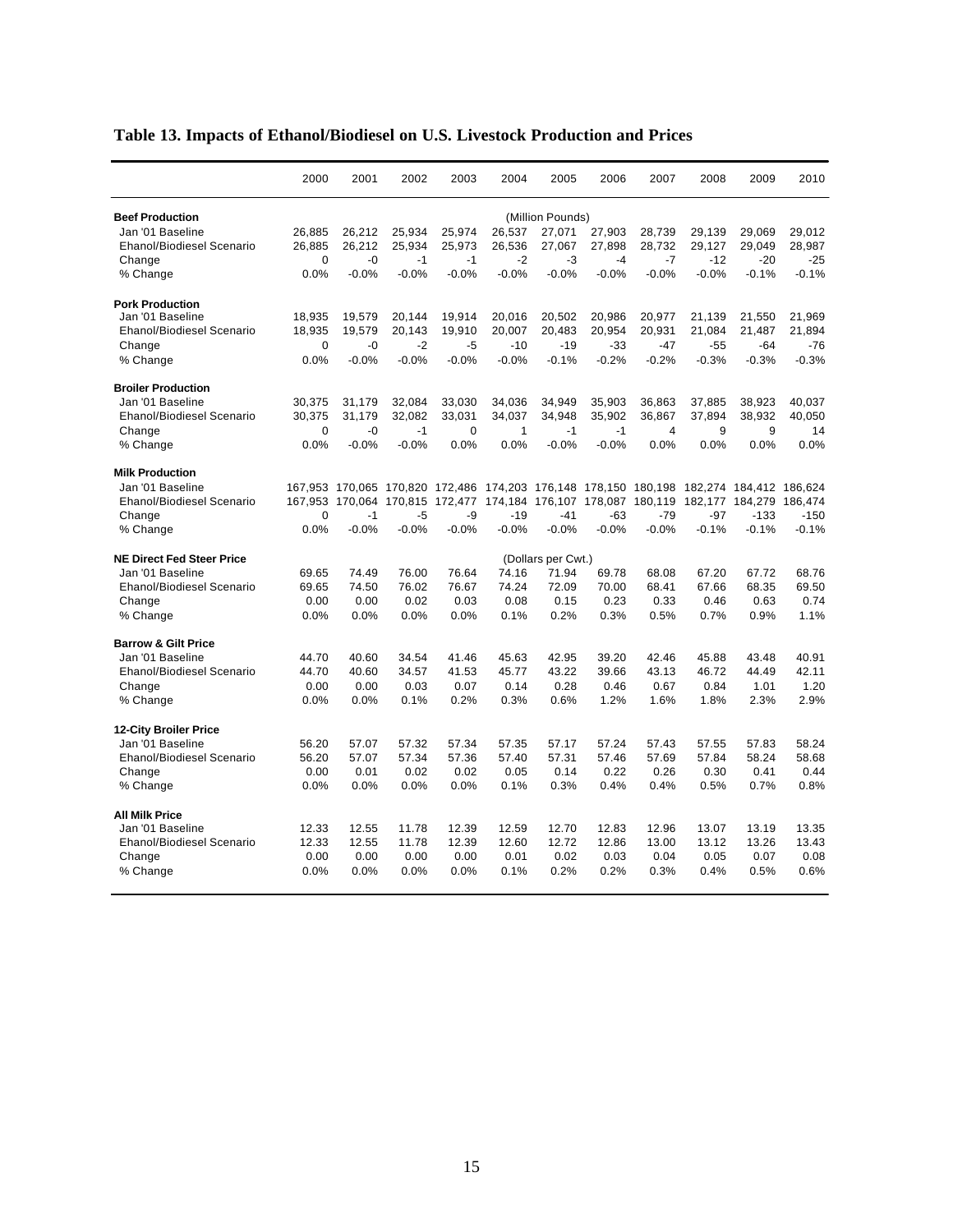|                                   | 2000                             | 2001    | 2002    | 2003    | 2004                           | 2005    | 2006    | 2007    | 2008    | 2009    | 2010    |
|-----------------------------------|----------------------------------|---------|---------|---------|--------------------------------|---------|---------|---------|---------|---------|---------|
| <b>Crop Receipts</b>              | (Billion Dollars, Calendar Year) |         |         |         |                                |         |         |         |         |         |         |
| Jan '01 Baseline                  | 96.57                            | 100.26  | 102.76  | 105.34  | 108.21                         | 111.29  | 114.42  | 117.68  | 120.81  | 123.72  | 126.82  |
| <b>Ethanol/Biodiesel Scenario</b> | 96.57                            | 100.32  | 102.95  | 105.62  | 108.89                         | 112.49  | 116.12  | 119.76  | 123.29  | 127.01  | 130.63  |
| Change                            | 0.00                             | 0.06    | 0.19    | 0.28    | 0.68                           | 1.20    | 1.69    | 2.08    | 2.48    | 3.29    | 3.81    |
| % Change                          | 0.0%                             | 0.1%    | 0.2%    | 0.3%    | 0.6%                           | 1.1%    | 1.5%    | 1.8%    | 2.1%    | 2.7%    | 3.0%    |
| <b>Livestock Receipts</b>         |                                  |         |         |         |                                |         |         |         |         |         |         |
| Jan '01 Baseline                  | 99.45                            | 100.83  | 99.13   | 102.69  | 103.88                         | 103.20  | 102.88  | 104.12  | 105.69  | 106.76  | 108.23  |
| Ethanol/Biodiesel Scenario        | 99.45                            | 100.83  | 99.15   | 102.70  | 103.91                         | 103.33  | 103.15  | 104.52  | 106.19  | 107.47  | 109.09  |
| Change                            | 0.00                             | $-0.00$ | 0.02    | 0.01    | 0.03                           | 0.14    | 0.27    | 0.40    | 0.50    | 0.71    | 0.86    |
| % Change                          | 0.0%                             | $-0.0%$ | 0.0%    | 0.0%    | 0.0%                           | 0.1%    | 0.3%    | 0.4%    | 0.5%    | 0.7%    | 0.8%    |
| <b>Direct Gov't Payments</b>      |                                  |         |         |         |                                |         |         |         |         |         |         |
| Jan '01 Baseline                  | 22.13                            | 13.91   | 9.59    | 8.91    | 8.37                           | 7.84    | 7.35    | 6.80    | 6.38    | 6.26    | 6.22    |
| Ethanol/Biodiesel Scenario        | 22.13                            | 13.85   | 9.43    | 8.74    | 8.13                           | 7.50    | 6.94    | 6.44    | 6.28    | 6.25    | 6.21    |
| Change                            | 0.00                             | $-0.07$ | $-0.16$ | $-0.18$ | $-0.24$                        | $-0.34$ | $-0.40$ | $-0.36$ | $-0.10$ | $-0.02$ | $-0.01$ |
| % Change                          | 0.0%                             | $-0.5%$ | $-1.6%$ | $-2.0%$ | $-2.9%$                        | $-4.4%$ | $-5.5%$ | $-5.3%$ | $-1.5%$ | $-0.2%$ | $-0.1%$ |
| <b>Feed Expenses</b>              |                                  |         |         |         |                                |         |         |         |         |         |         |
| Jan '01 Baseline                  | 24.67                            | 25.40   | 26.17   | 26.79   | 27.67                          | 28.67   | 29.75   | 30.75   | 31.64   | 32.45   | 33.29   |
| <b>Ethanol/Biodiesel Scenario</b> | 24.67                            | 25.40   | 26.20   | 26.84   | 27.77                          | 28.90   | 30.07   | 31.12   | 32.12   | 33.11   | 34.00   |
| Change                            | 0.00                             | 0.01    | 0.03    | 0.05    | 0.11                           | 0.23    | 0.32    | 0.38    | 0.48    | 0.66    | 0.71    |
| % Change                          | 0.0%                             | 0.0%    | 0.1%    | 0.2%    | 0.4%                           | 0.8%    | 1.1%    | 1.2%    | 1.5%    | 2.0%    | 2.1%    |
| <b>Production Expenses</b>        |                                  |         |         |         |                                |         |         |         |         |         |         |
| Jan '01 Baseline                  | 199.71                           | 203.85  | 203.95  | 205.82  | 208.36                         | 210.79  | 213.97  | 217.32  | 220.60  | 224.21  | 228.40  |
| <b>Ethanol/Biodiesel Scenario</b> | 199.71                           | 203.86  | 203.99  | 205.92  | 208.59                         | 211.28  | 214.70  | 218.21  | 221.76  | 225.78  | 230.15  |
| Change                            | 0.00                             | 0.01    | 0.05    | 0.10    | 0.24                           | 0.49    | 0.72    | 0.90    | 1.15    | 1.58    | 1.75    |
| % Change                          | 0.0%                             | 0.0%    | 0.0%    | 0.0%    | 0.1%                           | 0.2%    | 0.3%    | 0.4%    | 0.5%    | 0.7%    | 0.8%    |
| <b>Net Farm Income</b>            |                                  |         |         |         |                                |         |         |         |         |         |         |
| Jan '01 Baseline                  | 45.40                            | 39.61   | 36.31   | 40.50   | 42.21                          | 41.93   | 41.00   | 41.70   | 43.06   | 43.72   | 44.48   |
| <b>Ethanol/Biodiesel Scenario</b> | 45.40                            | 39.59   | 36.32   | 40.52   | 42.47                          | 42.51   | 41.94   | 43.03   | 44.92   | 46.37   | 47.64   |
| Change                            | 0.00                             | $-0.02$ | 0.01    | 0.02    | 0.26                           | 0.57    | 0.93    | 1.33    | 1.86    | 2.65    | 3.16    |
| % Change                          | 0.0%                             | $-0.0%$ | 0.0%    | 0.1%    | 0.6%                           | 1.4%    | 2.3%    | 3.2%    | 4.3%    | 6.1%    | 7.1%    |
| <b>CCC Net Outlays</b>            |                                  |         |         |         | (Billion Dollars, Fiscal Year) |         |         |         |         |         |         |
| Jan '01 Baseline                  | 32.27                            | 18.26   | 11.58   | 11.18   | 10.71                          | 10.21   | 9.61    | 8.96    | 8.31    | 7.86    | 7.72    |
| <b>Ethanol/Biodiesel Scenario</b> | 32.27                            | 18.25   | 11.50   | 10.98   | 10.49                          | 9.91    | 9.20    | 8.50    | 7.88    | 7.73    | 7.66    |
| Change                            | 0.00                             | $-0.01$ | $-0.09$ | $-0.20$ | $-0.22$                        | $-0.30$ | $-0.41$ | $-0.47$ | $-0.43$ | $-0.13$ | $-0.07$ |
| % Change                          | 0.0%                             | $-0.1%$ | $-0.8%$ | $-1.8%$ | $-2.0%$                        | $-3.0%$ | $-4.3%$ | $-5.2%$ | $-5.1%$ | $-1.6%$ | $-0.9%$ |

# **Table 14. Impacts of Ethanol/Biodiesel on Farm Income**